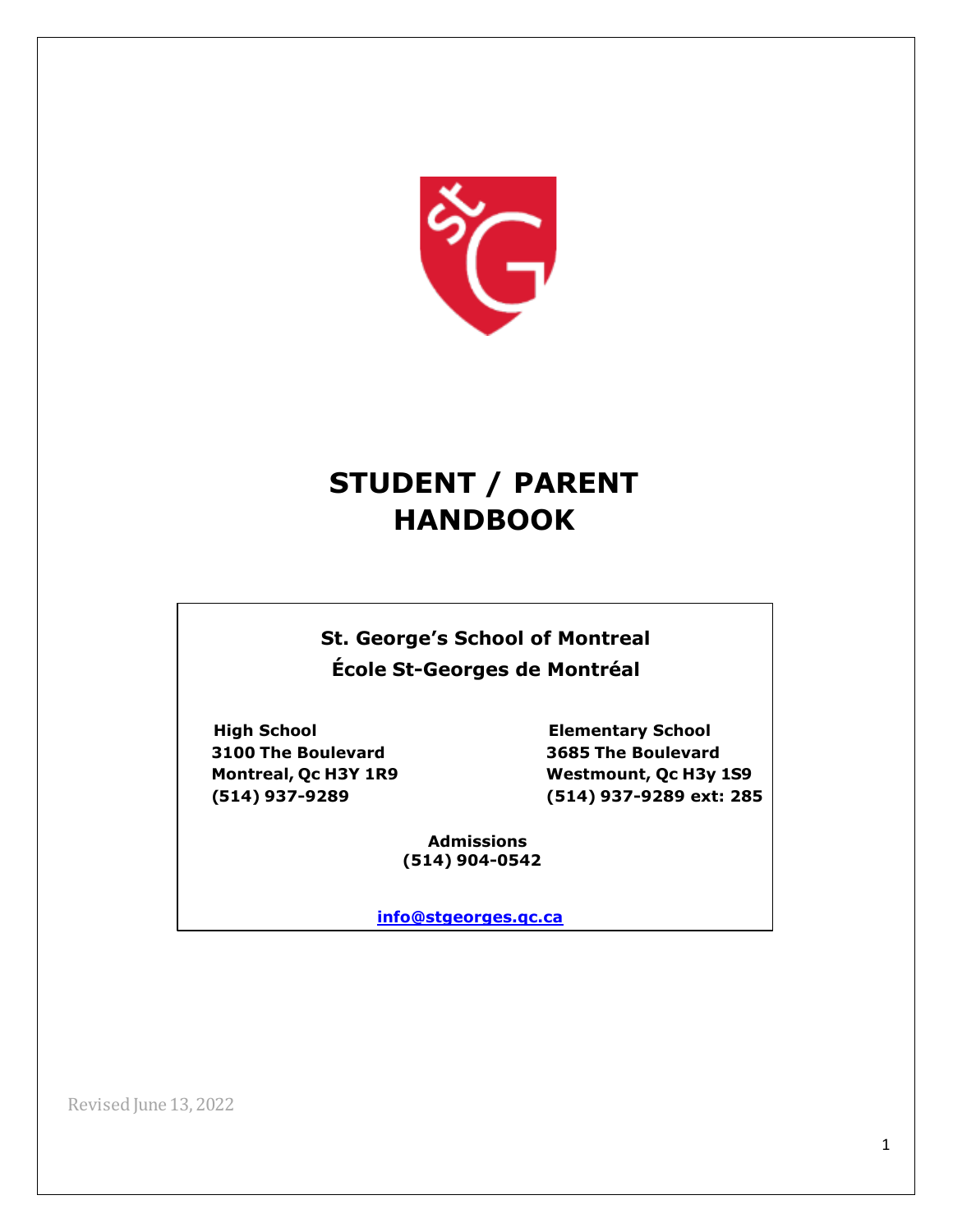# **OurOur MMisission sion**

St. George's School of Montreal provides a hands-on, rigorous and well-balanced educational experience. Mindful of the different strengths and needs of all of our learners, we prepare each student for what lies ahead. At St. George's:

- We challenge students to think critically and express themselves creatively; our students are confident problem-solvers.
- We provide a nurturing, respectful environment that encourages both selfdiscovery and collaboration; our students enjoy and value learning.
- We embrace meaningful inquiry and thoughtful reflection within and beyond the classroom; our students grow into engaged and compassionate citizens.

Grounded in the themes and practices of progressive education since 1930, St. George's is aligned and actively engaged with research and innovation dedicated to the education of the whole child.

# **Our Philosophy**

St. George's School is a co-educational, non-denominational school committed to providing a student-centered education of the highest quality within a spirited, engaging, creative and cooperative environment. Our philosophy encourages an individualized and flexible approach to learning and to teaching, while challenging each student to excel. We believe in learning by doing. The St. George's community of students, parents, faculty and staff is dedicated to offering a caring and inclusive milieu that balances the importance of self- expression with the rights of others.

# **Six Founding Principles**

HEALTH MUST COME FIRST **\*\*\*** LEARNING COMES FROM DOING **\*\*\*** THE CLASSROOM SHOULD BE FREED FROM UNNATURAL RESTRAINTS **\*\*\*** ADAPT EDUCATION TO THE DIFFERENCES OF THE INDIVIDUAL CHILD **\*\*\*** GROUP-CONSCIOUSNESS AND SOCIAL-MINDEDNESS SHOULD BE DEVELOPED **\*\*\*** THE CHILD SHOULD HAVE ABUNDANT OPPORTUNITY FOR CREATIVE EXPRESSION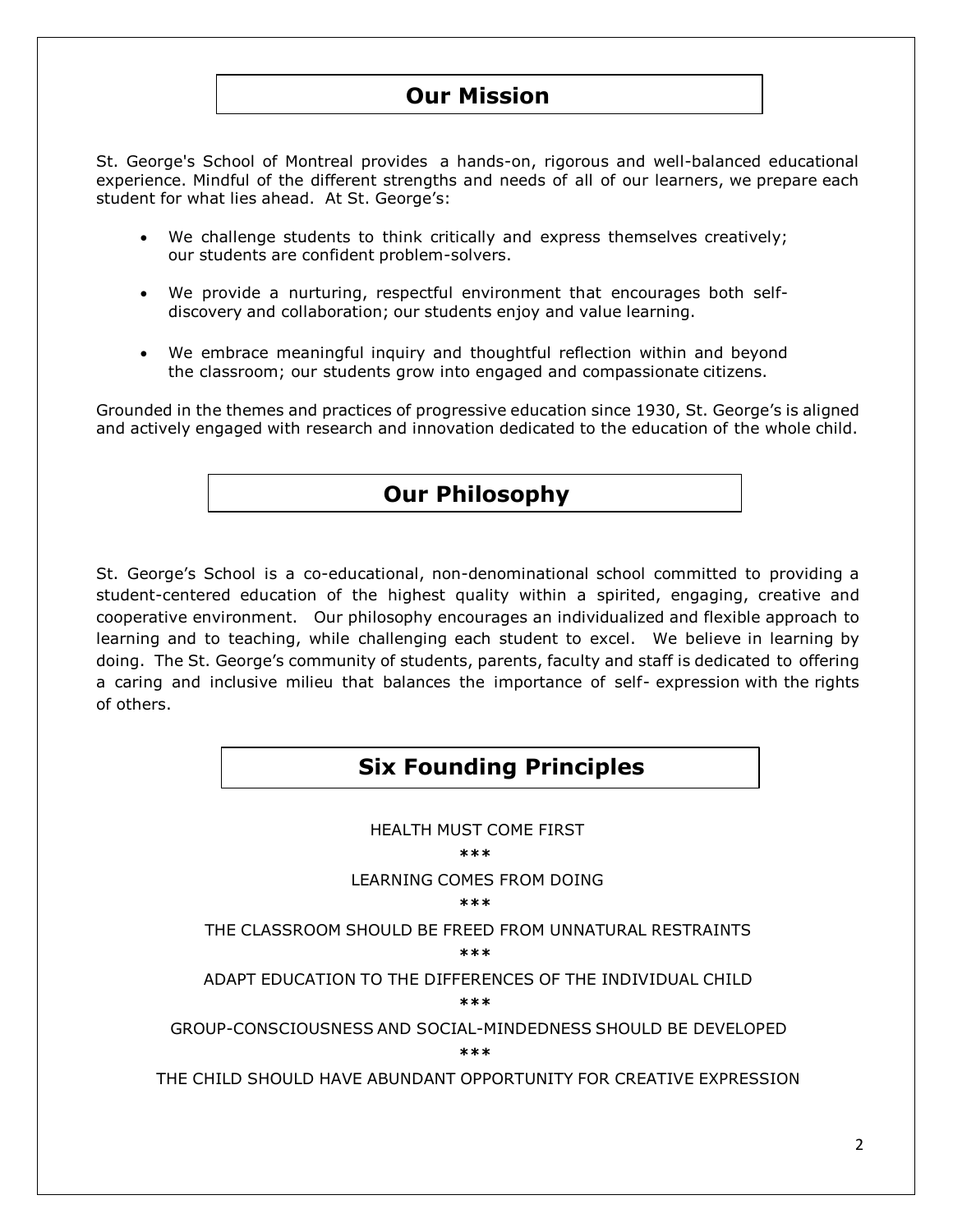# **St. George's School of Montreal**



# **Leadership Team**

### **Mr. Michael O'Connor**

HEAD OF SCHOOL

**Ms. Kimberly Bartlett** ASSOCIATE HEAD OF PROGRESSIVE EDUCATION

> **Mr. Aidan De Jean** ELEMENTARY SCHOOL PRINCIPAL

> > **Ms. Sarah Neeff** HIGH SCHOOL PRINCIPAL

### **Mr. Marc Balas** CHIEF FINANCIAL OFFICER

**Ms. Kathay Carson**

DIRECTOR, ENROLMENT MANAGEMENT

**Ms. Rayna Goldman** DIRECTOR, ADVANCEMENT

**Ms. Kim Segal** DIRECTOR, STRATEGIC MARKETING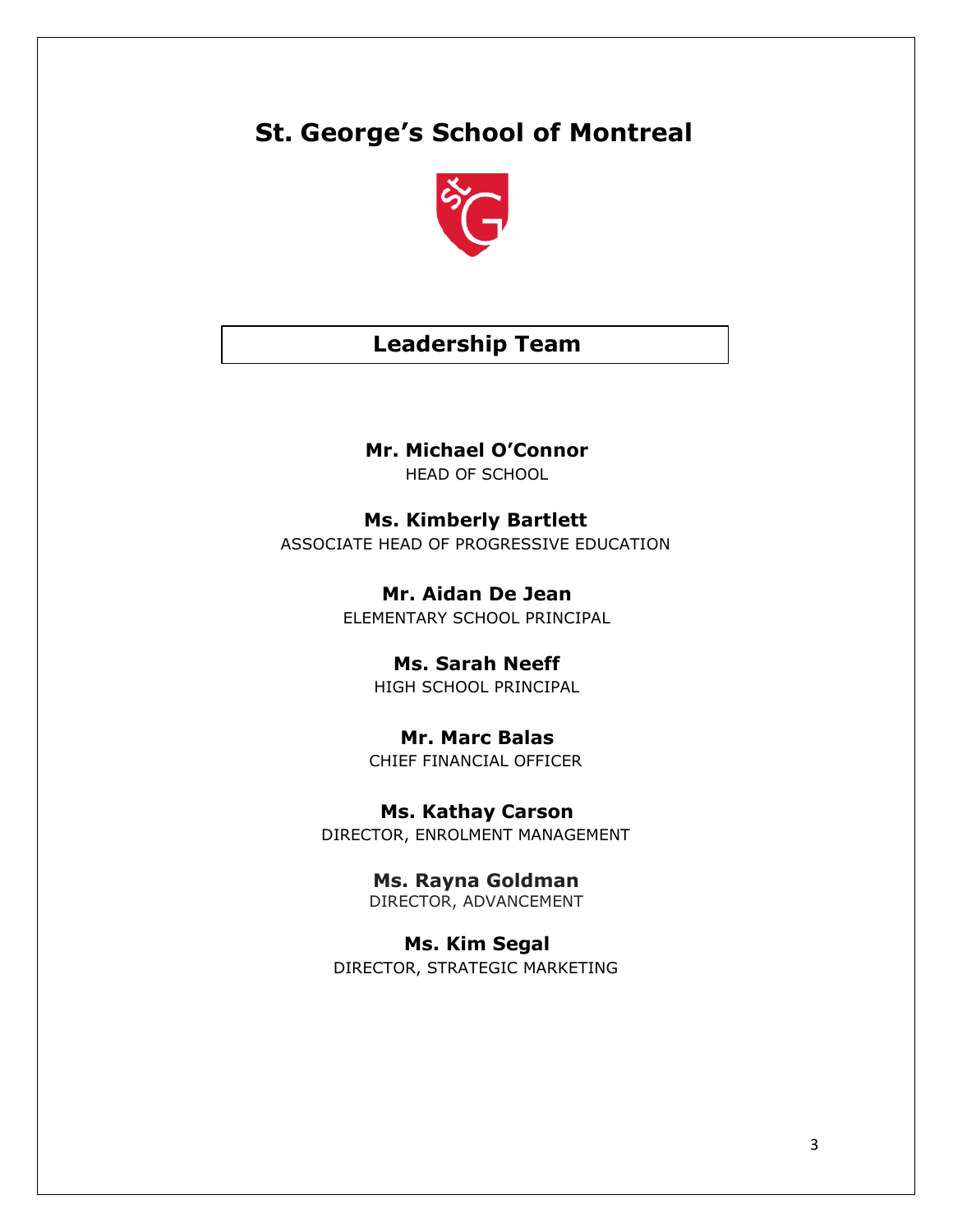# **School-Wide Policies & Procedures**

#### **Absence, Late Arrivals and Early Dismissals**

Punctuality and attendance are very important aspects of school life. Please make every possible effort to support this. If a student is going to be absent, parents are asked to notify the school by 8:15 a.m. on the given day, indicating the reason and duration of the absence.

It is expected that medical/dental/personal appointments will be scheduled outside class time. Having said that, it is understood that it is sometimes necessary to book weekday appointments. In those instances, parents are asked to inform the school of any late arrival by email or phone call prior to 8:15 a.m. on the given day. If a student requires an early dismissal to attend an appointment, parents are asked to notify the school by email or phone call at least one hour prior to the designated dismissal time. Students will not be permitted to leave the premises unless a communication has been received from the parents.

Important note: If remote learning platforms exist for the 2021/2022 academic year, those students attending class via the synchronous classroom/remote learning program must follow the check-in protocol at the designated times, or they will be considered absent/late. Parents are asked to follow the same reporting process for absences, late arrivals and early dismissals, as indicated above, for students in the synchronous classroom/distance learning program.

**Phone ES & HS:** 514-937-9289; **ES**: [absence.es@stgeorges.qc.ca](file:///C:/Users/mccale/Downloads/absence.es@stgeorges.qc.ca); **HS**: [absence.hs@stgeorges.qc.ca.](file:///C:/Users/mccale/Downloads/absence.hs@stgeorges.qc.ca)

#### **Absence of Parents**

Parents who are going to be out of the city during the school year are required to inform the school prior to their departure. In the event of illness or other emergency, the school must have the following information: name or names of person or persons acting as guardian, address, and telephone numbers.

#### **Calendar & Holidays**

Parents are expected to respect the school calendar when planning family vacations. The academic program has been planned with the school calendar in mind. The calendar is available on the school website [www.stgeorges.qc.ca.](http://www.stgeorges.qc.ca/)

#### **Communicating with Employees**

Parents wishing to communicate with staff, teachers, and/or administrators are best advised to use email. Visit our website at [www.stgeorges.qc.ca](file:///C:/Users/mccale/Downloads/www.stgeorges.qc.ca) and click on *Contact Us* for all staff, faculty and administration contact information.

If parents would like to meet in person with a teacher after school, please inform the receptionist and remain in the receptionist area until you are met by the teacher.

#### **Athletics Uniform Policy**

The Phys. Ed department is responsible for ensuring that students show up to physical education class and off-campus education activities in the mandatory clothing. In addition to appropriate athletic footwear with non-marking soles, the following items are part of the **Mandatory Uniform for Phys Ed Classes** and all **Off-Campus Physical Education Activities.** They can be purchased at school or online at [www.stgeorges.qc.ca/clothingstore.](http://www.stgeorges.qc.ca/clothingstore)

- 
- 
- St. George's zipped hoodie  $\overline{\phantom{a}}$  **Example 20** Athletic leggings
- St. George's pants

#### **Elementary High School**

- St. George's shorts  $\cdot$  St. George's shorts
- St. George's T-shirt  $\qquad \qquad$  St. George's T-shirt
	-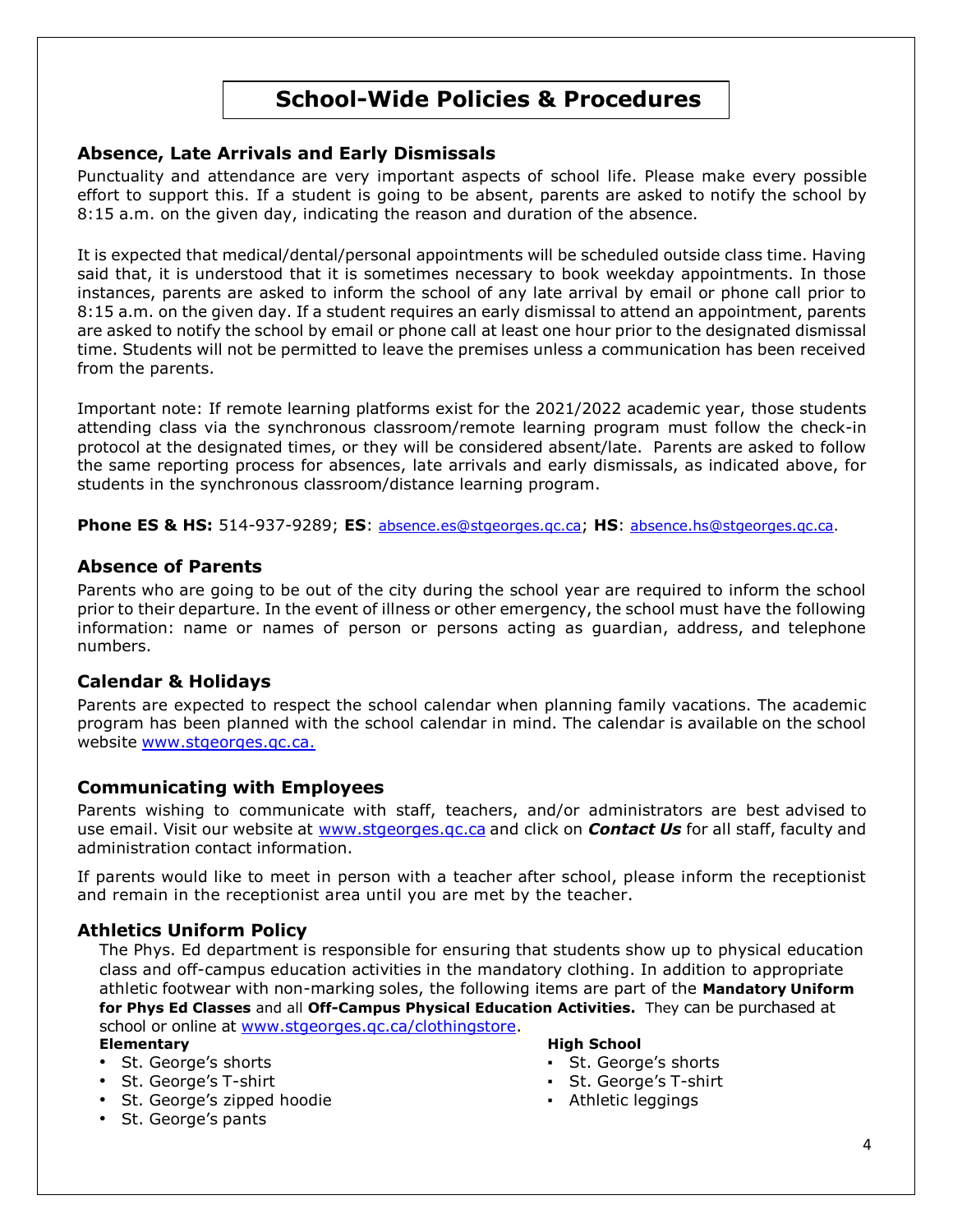#### **Team Uniforms**

- St. George's team uniforms are distributed to those students who earn a place on a school athletic team. This uniform must be returned to the school at the end of the season. All team uniforms are returned to our Coordinator of Athletics and Recreation. Please note that families are responsible for the replacement cost of any unreturned items.
- Team athletes are required to purchase a personalized team jacket, which must be worn to and from all games, whether home or away, and it is the student's jacket to keep. If the student plays on more than one team, the same team jacket can be used for all sports.
- Athletes not attired in the team uniform and the team jacket will not be permitted to play.

#### **Dress Code**

Members of St. George's School are expected to attend school appropriately attired. Please note that the school is continuously reviewing the dress code policy and, from time to time, may revise the policy in conjunction with Faculty/Staff, the Student Leaders and Parents.

The following expectations apply to both the **on-campus and distance learning** environments:

- Pants, jeans, shorts and skirts are to be neat and clean, and are to be fastened or belted above the hips. Manufactured rips are acceptable but undergarments must not be visible.
- Shorts and skirts can be worn. Cut-off shorts, mini-skirts and mini-shorts are not permitted.
- Shirts must be neat, clean, and must reach the waistband of pants or skirt at all times.
- T-shirts may have logos and images, but should not be offensive or inappropriate for a school setting. Muscle shirts, tank tops and low-cut tops are not permitted.
- Athletic-style tank tops *(i.e. basketball jerseys*) must be worn with a t-shirt underneath.
- Undergarments, bra straps and/or underwear should not be visible.
- Hats and caps are encouraged during outside play, but must be removed when entering the building. Hoods are not to be worn in school.
- Hats, coats and boots are to be stored in the student's assigned locker/cubby.
- Facial piercings must be removed during school hours and during all school-related activities, with the exception of this practice as it may relate to a cultural or religious expression.
- No nail polish or make-up for elementary-age students.
- For safety reasons, earrings should be of a stud shape and size and may not hang below the earlobe for elementary school students.
- As a pilot for the 2021/2022 school year, hair coloring is permitted at the High School.

While St. George's understands that fashion trends change and that students may wish to appear fashionable in school, it is essential that all clothing worn in school be appropriate for a learning environment and meet the outlined expectations. If a student is uncertain about whether a particular article of clothing is appropriate, he/she should address those concerns to their Homeroom teacher (ES) or Advisor (HS).

Final interpretation of the dress code is at the discretion of the Administration. Students who do not meet the dress code will be asked to change their clothing. Parents may be notified, should there be any concerns.

#### **Emergency Drills**

Drills are practiced several times throughout the year. This supports a safe environment and equips students with the knowledge they need in the event of an emergency. They include lockdowns, fire drills and evacuation practices.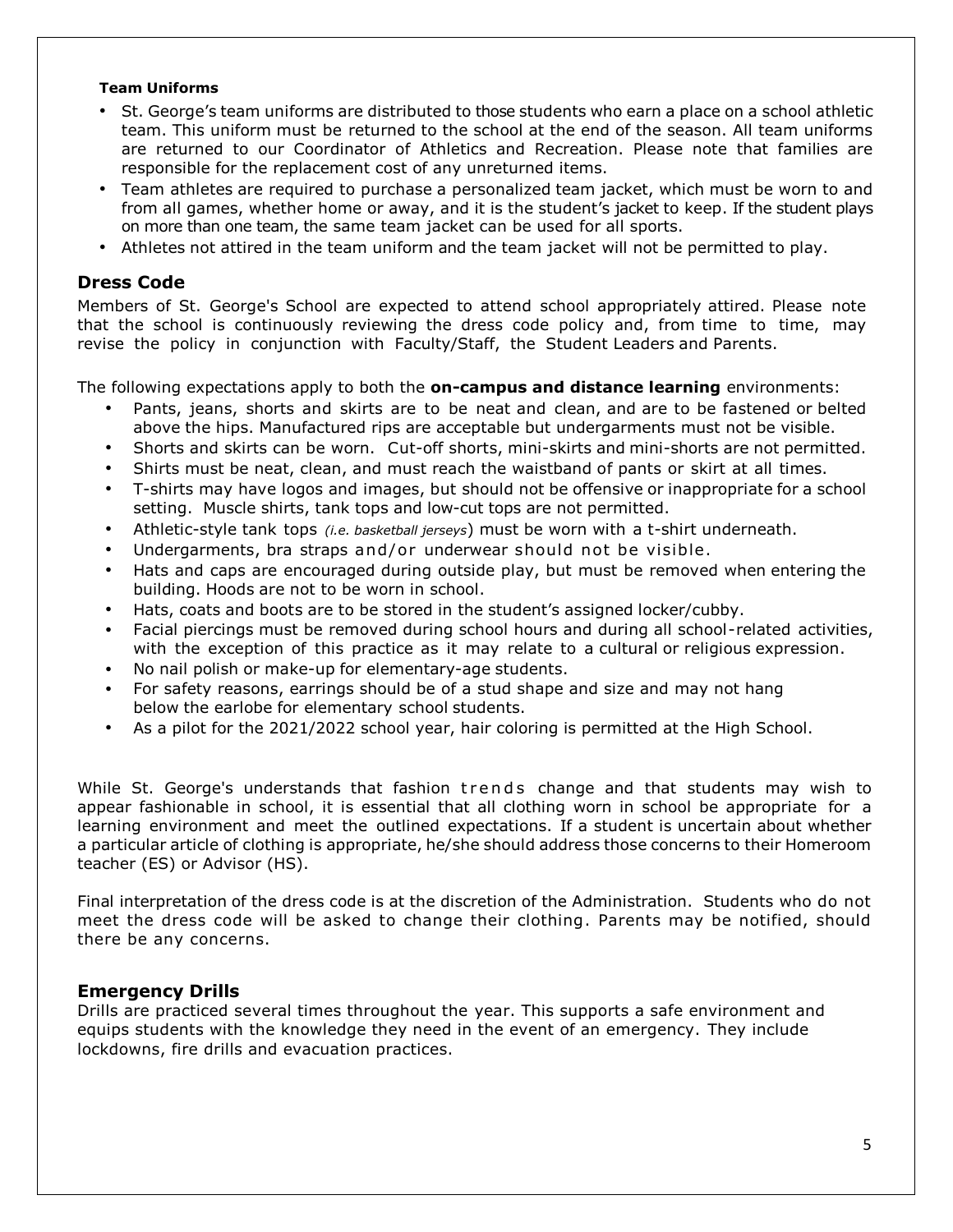#### **Environmental Policy**

St. George's School of Montreal empowers its school community to sustain and enhance the environment, both locally and globally. Building on the foundation of our Six Founding Principles, we are making the commitment to model responsible attitudes and actions early in the life of each child in order to develop an environmental and social ethic and a respect for all life.

Our mission states that we educate our students to become responsible world citizens. By fully integrating environmental conservation with economic planning in a cooperative setting with a common goal, we can achieve a peaceful, healthy and sustainable future for generations to come. (See **Appendix III** for full policy details.)

#### **First Aid**

The first aid treatment given at school consists of washing the wound well and/or a dressing. The school does not have a nurse on staff. If your child comes home with an injury, please inspect it further and do what you feel is necessary. If the school believes that the injury is serious enough for immediate medical attention, parents will be notified at once. In a serious emergency or accident, the child will be taken to a hospital, and a parent will be notified.

#### **Serious Illness or Accident**

If a student develops a serious illness or has a serious accident while at school, the school will follow Emergency Protocol procedures to ensure that students receive the help they need. If necessary, the student will be taken to a hospital and parents or a guardian will be notified and asked to meet the student there.

#### **General Health Information**

**It is mandatory** that parents keep the student's medical profile updated at all times. Parents will be notified electronically at the beginning of the year to update the family profile and are then expected to edit at any time throughout the year if/when changes occur.

Several St. George's staff and faculty members are certified to perform CPR and First Aid; however, the treatment that can be given to an injured community member is of a "first response" nature only. Should a student be injured or feel unwell while under school supervision, the procedures outlined in the *First Aid* and *Serious Illness or Accident* sections of this handbook will be followed.

#### **Infectious Diseases**

When a student develops any communicable disease, the school should be notified as soon as possible. The student must remain at home for the period of isolation as deemed necessary by a medical professional.

#### **Lice**

Students who have been diagnosed with lice cannot return to school until treatment has been completed and all lice have been removed.

#### **Medication**

If an elementary student is required to take any prescription medication (such as asthma inhaler or antibiotic) this medication must be kept in the elementary office and will be administered there. Parents must provide the office with explicit written instructions. A student with a lifethreatening allergy must have an EpiPen in a waist- belt that is worn at all times, with a second EpiPen kept in the elementary office.

If a high school student is required to take prescription medication (such as an asthma inhaler, EpiPen, etc…), the student is required to keep it on his/her person at all times and provide the school with a labelled secondary prescription in case of emergency**.**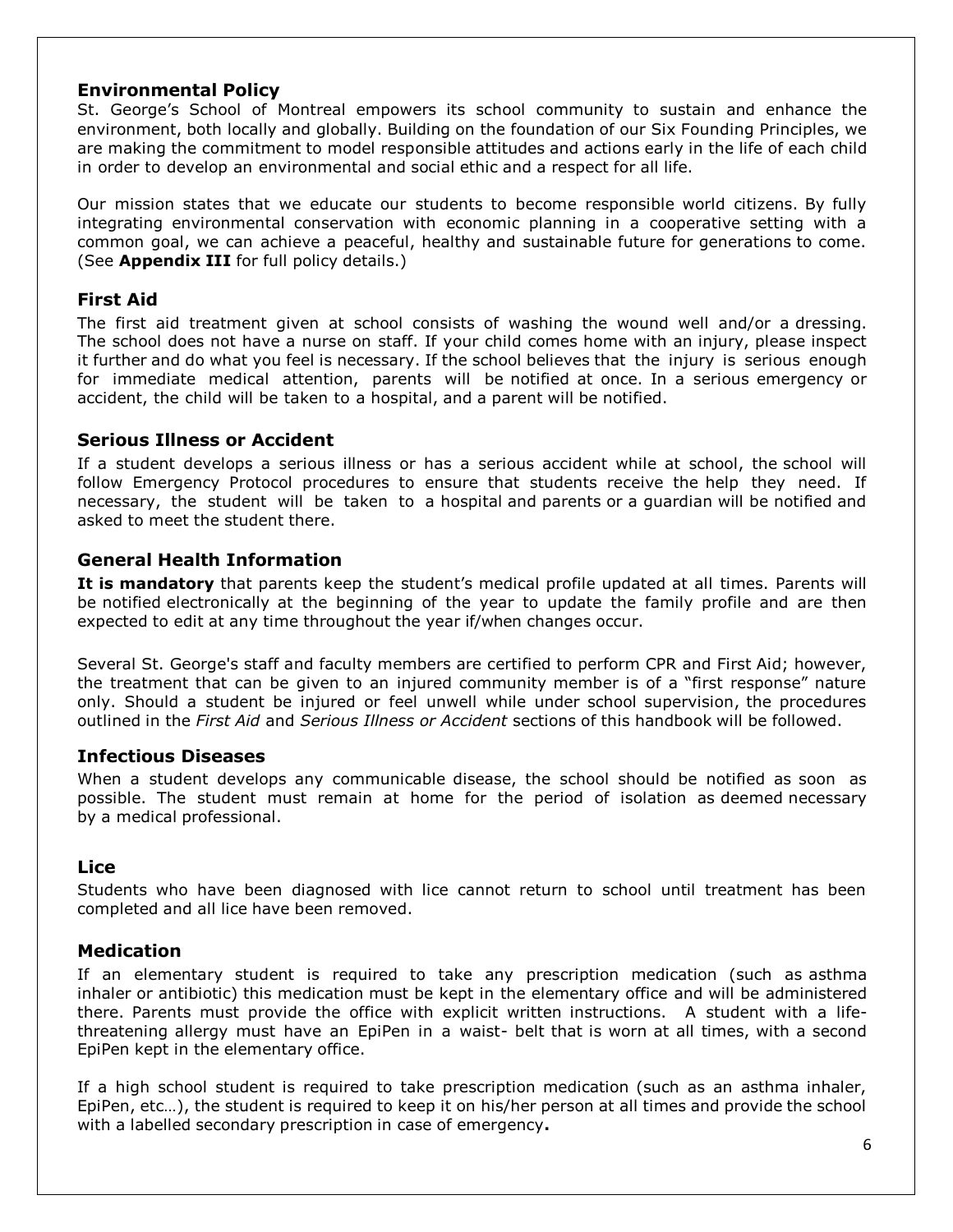#### **Nut Controlled Policy**

The number of students in our school who suffer from severe, life-threatening allergic reactions, known as Anaphylaxis, has grown significantly in recent years.

In order to provide these students with the safest possible environment, St. George's School has adopted a peanut and nut control policy and also makes an effort to reduce the use of soy and sesame. This means that the school will not provide any peanut or nut products and students are not to bring any food containing peanuts, nuts, peanut or other nut products, nor any item where the package clearly indicates that it may contain traces of peanuts or nuts.

#### **Parent-to-Parent Communication**

Once they have been assigned a secure password, parents are able to access family information from the *Family Directory* by grade level.

#### **Parent Volunteers**

Parent engagement is an invaluable gift to the school and we welcome those who would like to participate in our numerous activities. Please complete the [Volunteer Form,](https://docs.google.com/forms/d/e/1FAIpQLSdxDwKK627P5MICS1BvkiSpkPaDhGyZfTdyykv9vvURBnB4Ww/viewform) should you be interested in being a St. George's volunteer.

#### **Pedagogical Days/Community Learning Days**

A PED Day is a working day for the faculty and staff. These days are used for professional development, planning, organization, and curriculum development. Community Learning Days in the High School will also occur on these PED days, so please be aware of the PED days and your child's POD schedule.

#### **Policy Statement for Extra-Curricular Activities**

Consistent with the child-centered philosophy of the school, St. George's strives to meet the individual needs of every student it serves. Extra-curricular activities complement our pedagogy in helping each child realize his/her potential.

St. George's endorses the philosophy of striving for excellence. Consequently, when extra-curricular activities involve interscholastic competition, our philosophy must also permit and support a healthy competitive approach and spirit. Good coaching is vital to the success of every extra-curricular program. In this regard, our coaches will have the necessary training to best serve the needs of the students.

Students and their parents will be advised of this Policy Statement at the commencement of all activities (team try-outs, theatrical auditions etc.) and it is expected that this notion of striving for excellence within a child-centered context is understood and accepted by our school community.

#### **Prolonged Illness or Reduced Mobility**

Parents are asked to please notify the school so that arrangements can be made for the student's return to school.

#### **Respectful Behaviour Policy**

St. George's School of Montreal believes that each member of the school community has the right to feel safe and to be free from embarrassment, humiliation and intimidation in all aspects of community life, and that promoting this mutual respect is a community responsibility. For full details, see the school's **Respectful Behaviour Policy***;* **Appendix I.**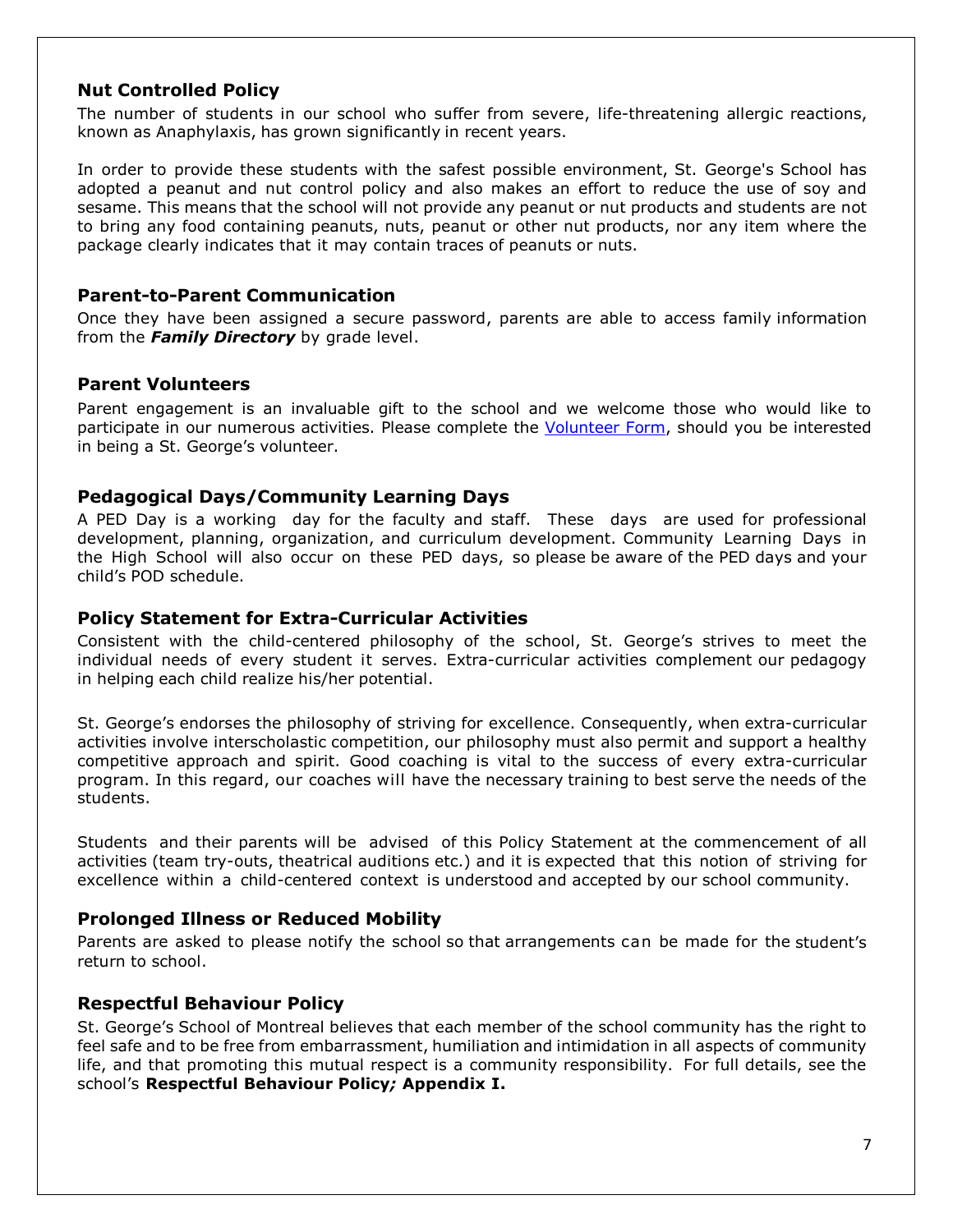# **Elementary School**

### **Kindergarten – Grade 6**

#### **Delivery of Messages for Children**

We ask that parents limit the number of messages to be delivered. The school can only guarantee to deliver messages that are vitally important. The office telephone is available to students should she/he have to contact a parent with an important message. The office will only contact the teacher at break/snack or lunch in order not to disrupt classes. We urge pre-arranging after-school social events at home. Permission for this cannot be given at school.

#### **Dress: Kindergarten**

Students are required to wear clothing that is suitable for an active program — inside and outside. A water-repellent snowsuit is required for winter. Parents are asked to make sure that the student can get in and out of his/her suit with a minimum of help from the teacher. Teachers will gladly advise parents on children's clothing.

Please provide the following for your Kindergartener:

- Change of clothing (underwear, socks, pants etc.)
- Running shoes and splash pants, to be kept in the school at all times
- St. George's School Environment Bag to hold extra clothing
- Name Tapes-all clothing, shoes and boots must be clearly and durably marked with the child's full name, not just their initials.

#### **Dress Code**

Students are required to abide by the dress code expectations outlined on pages 4 & 5 of this handbook. Furthermore, long hair must be up (ponytail or braids), all footwear must have a back strap and flashing/illuminating shoes are not permitted.

#### **Outdoor Play**

At St. George's we recognize the importance of outdoor play. Please ensure that your child is ready for the weather, as students will play outside most days and in all seasons. Extreme cold/heat and heavy downpours are the exceptions.

#### **During the Fall & Spring** (to be kept at school)

- A pair of outdoor shoes or boots (please note: students will not be permitted to wear their outdoor shoes or boots indoors)
- A pair of indoor shoes
- A pair of splash pants

#### **During the Winter**

- A snowsuit or ski pants with jacket (mandatory for outdoor play)
- Hat, waterproof mitts and neck warmer (no scarves)
- Snow boots (please note: students will not be permitted to wear boots indoors)
- A pair of indoor shoes

#### **Lost & Found**

Any articles that are found in the building or on the playground are deposited in the Lost &Found. Money and/or jewelry are taken to the school's office. All unclaimed and/or unidentified garments are given to needy families at the end of the school year.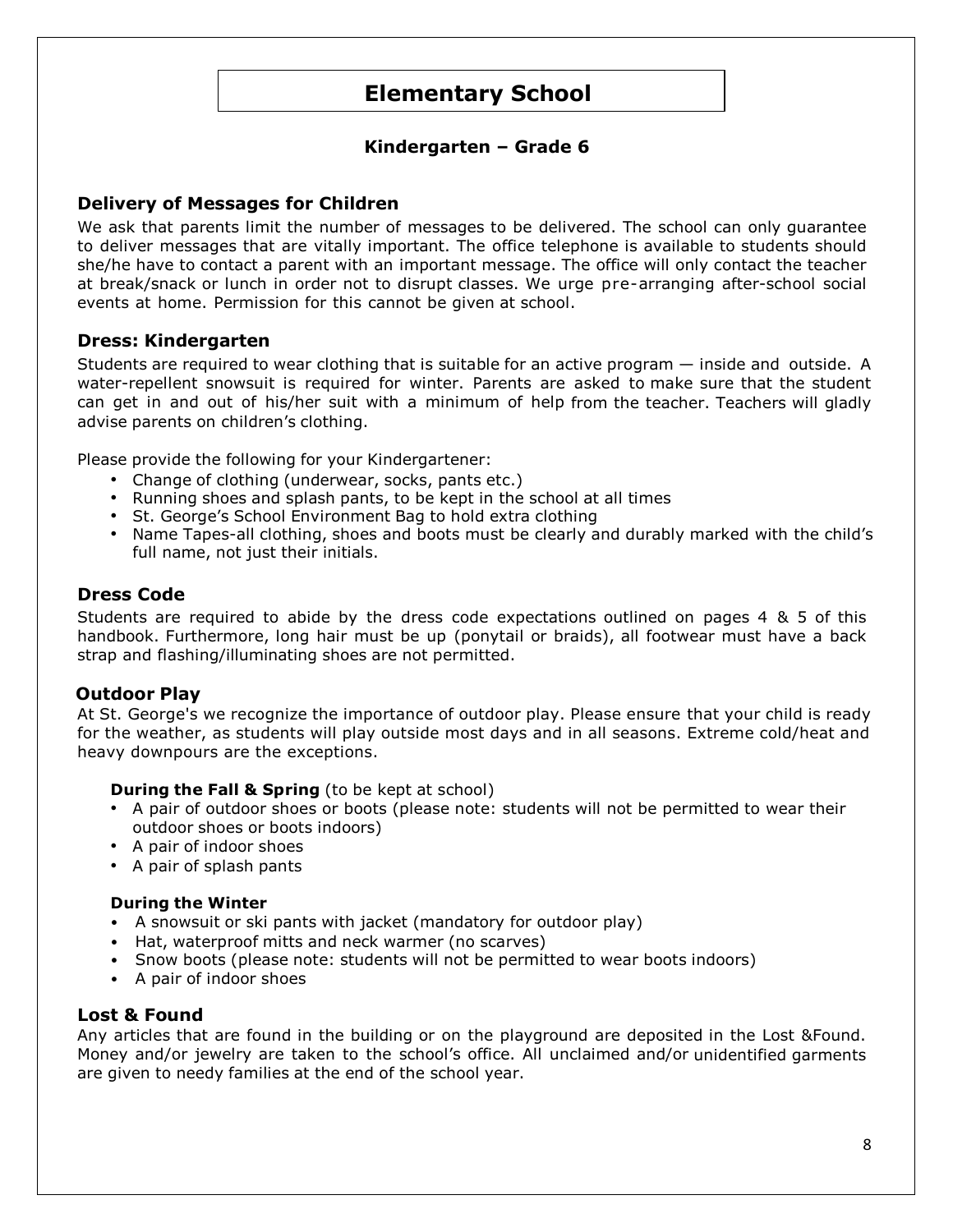#### **Entrance/Exit Protocols**

Students must leave the premises at the time of dismissal, with the exception of those who may be involved in after school sports and/or extra-curricular activities, as per the [dismissal procedures.](https://docs.google.com/document/d/1F6wtOkb-1miC-ZvaQlYPwRIhEYUgS9XnTJ3RCzDVkTM/edit?usp=sharing)

Teachers supervise the departure of students from the premises. Parents who call for their children are expected to be punctual and must wait outside for their children. **Important Note: students are not permitted to play on the equipment after school without parental supervision.**

Students must wait for the teacher to turn the green light on before exiting the building and will wait at the top of the stairs of the amphitheater until the teacher sees the parents and dismisses the child.

All parents and students entering and/or leaving the school property are requested to use the entrance gate on The Boulevard. Please observe the **"No Parking / Loading Zone"** signs on each side of The Boulevard entrance gate. A school employee is on duty from 7:45 a.m. – 8:15 a.m. and 3:10 p.m. – 3:30 p.m. to assist students crossing The Boulevard and Aberdeen.

The parking area at the rear of the school is reserved for staff/faculty and delivery trucks. To ensure maximum safety for all students, **please do not drive into the parking lot.**

Students dropped off on Aberdeen in the morning, near the school parking lot, must enter the school premises through The Boulevard entrance gate. Children/parents must **never** walk through the parking lot, either when entering school in the morning or when leaving at the end of the day.

#### **Library**

The Elementary School library has a rich collection of English and French books, encyclopedias and magazines (15,000 volumes approximately). Students and teachers use the library frequently and in many ways. Parents can access the library, as well as an online [resource](http://web.stgeorges.qc.ca/~lynn/library/main.htm) page, through our website.

#### **Lunch Services**

All elementary school students must take part in the school's mandatory lunch program. The menu for these nutritionally-balanced, nut-controlled meals can be found on the school'[s website.](http://www.stgeorges.qc.ca/page.cfm?p=584) Parents wishing to opt out of the lunch program for medical reasons must submit a request in writing to the Elementary School Principal and include documentation to support the food restrictions and/or specific dietary needs claim. In the event that a medical exemption is granted, only healthy and peanut/nut-free food will be permitted, as per the school's peanut control policy.

#### **Lunchtime Rules**

Students work with the kitchen staff and lunch supervisor to ensure proper lunch line etiquette. They are also reminded to:

- remove outdoor shoes and change into indoor shoes when coming in for lunch.
- wash hands and go to washroom before eating lunch.

### **Playground Rules**

According to the [Elementary Campus Schoolyard Charter:](https://drive.google.com/file/d/1e-AzjKUrPctRtmjepCt0IBOEmXvgqJAO/view?usp=sharing)

- During recess, students in Grades 3-6 are not permitted access to the junior yard or on junior play structures.
- Playing tag is not permitted on the cement stairs.
- Grade 1 & 2 students are required to wear splash pants at all times, except during very hot weather.
- Students in Grades 3-6 are to wear splash pants when playing directly on the field, except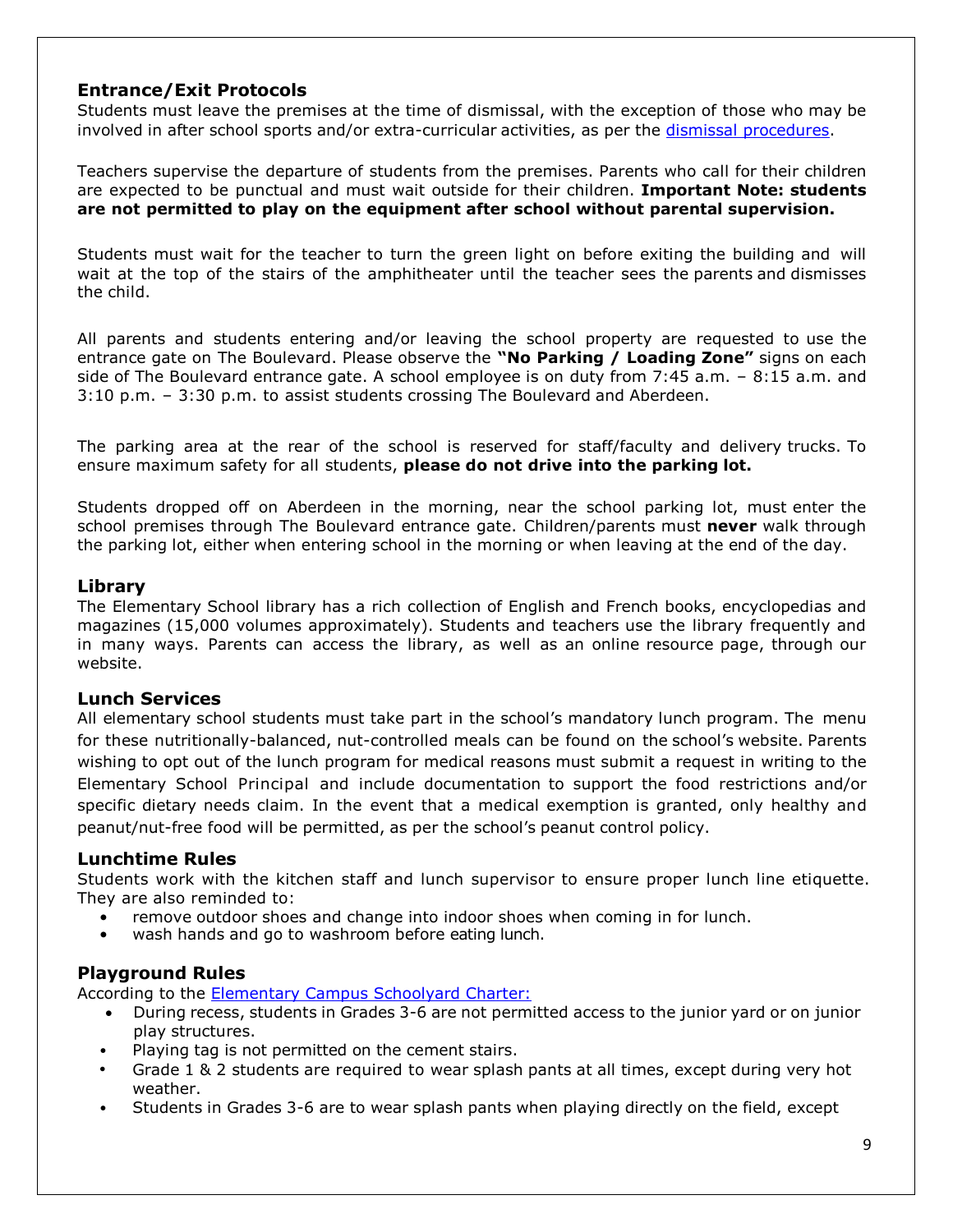during very hot weather.

- The playing field schedule is to be respected and adhered to by all students.
- No playing/swinging on area designation ropes.
- No playing with the wooden posts.
- The toy bin is reserved for students in Grades 1 & 2.
- Using the slide:
	- $\circ$  slide one at a time
	- o no sliding backwards
	- $\circ$  no walking up the slide
- It is prohibited to crawl under any fences anywhere on school grounds.
- It is important to remember that we must respect nature, so there is to be no running through the bushes, flowers, underbrush, etc., and no scratching or removing bark from the trees, breaking branches, pulling off leaves, etc.
- Students are not to excavate/mine, or move rocks, boulders, stones etc.
- When the bell rings, students are expected to:
	- o Stop playing
	- o Pick up toys/balls and put in storage bin
	- o Pick up discarded clothing
	- o Follow the teacher indoors
	- o Remove their outdoor shoes
	- o Empty sand from their shoes in designated sand recuperation bins

#### **Reports and Appointments**

Please refer to the St. George's Evaluation of Learning document for evaluation information. Parent/Student/Teacher Conferences have been scheduled for the fall and the spring. In addition to the scheduled conferences to discuss the students' progress, the Assistant Head and/or the teachers may, during the course of the year, request a parent conference for further exploration and explanation of particular issues in the development of an individual student.

The Elementary School Principal and the teachers are always eager to meet all parents to discuss the progress of a student. Parents are encouraged to contact the school during office hours, 8:00 a.m. – 4:00 p.m., to make an appointment.

#### **School Hours**

For Kindergarten–Grade 6, school hours are **8:00 a.m. – 3:25 p.m**. To facilitate morning drop-off, all students are expected to arrive at school by 8:00 a.m. Outdoor supervision is provided between 7:45 a.m. - 8:15 a.m. Students who are not in their scheduled classroom when attendance is taken are considered as late and recorded as such.

#### **Social Events**

Invitations to birthdays or other social events can be distributed in school, provided one of the following conditions is respected:

- The entire grade is invited to the event OR
- The entire group of girls in the grade is invited to the event OR
- The entire group of boys in the grade is invited to the event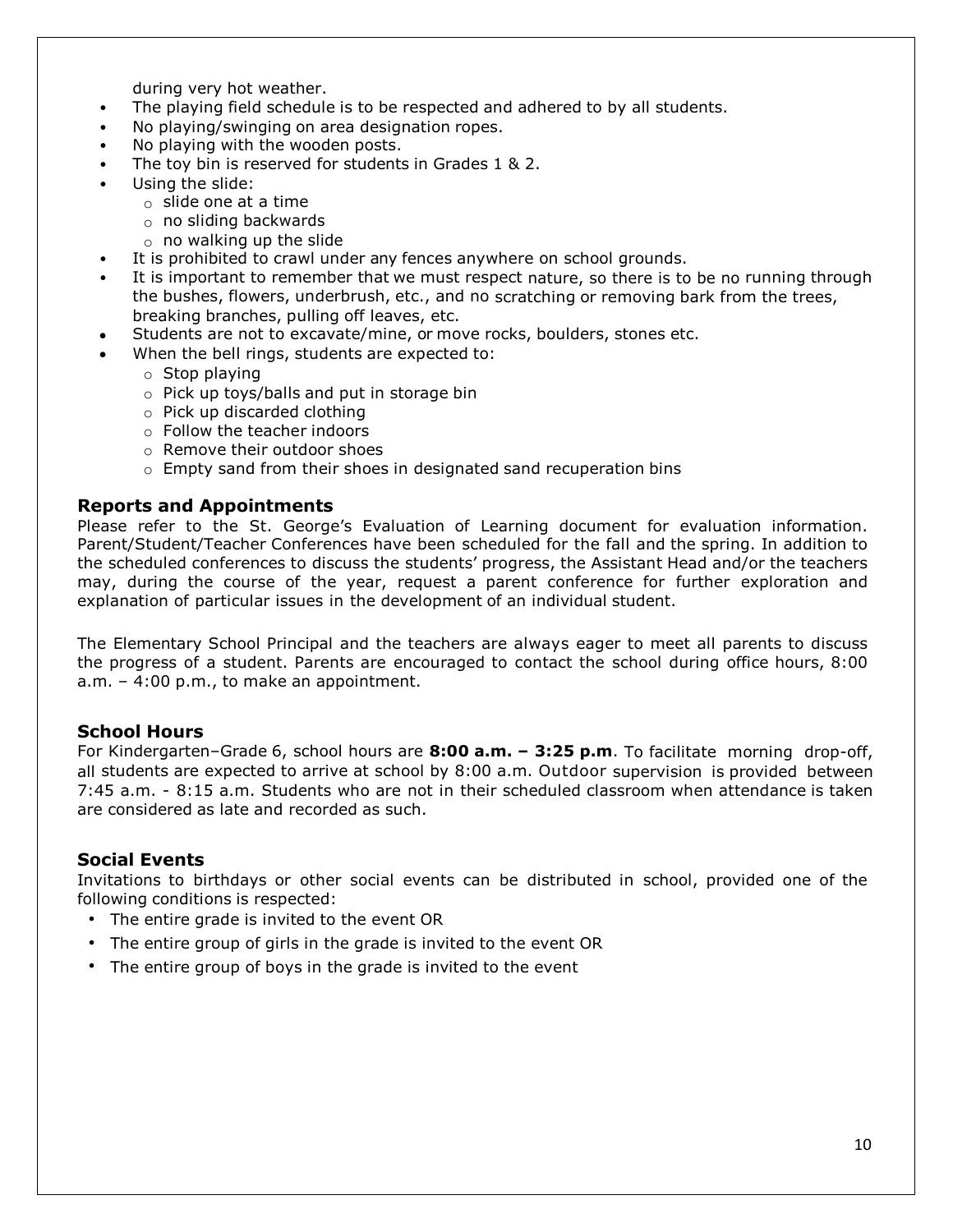# **High School**

#### **Grade 7 - 11**

#### **Advisor/Advisee Program**

Teachers serve as Advisors to a group of approximately 10 students each. Each student is assigned an Advisor on the first day of school.

Advisors meet with their advisees daily from 9:35 a.m. - 9:50 a.m. Please note that these times may be modified during a Distance Learning reality. The Advisors are responsible for keeping the students informed of school activities, following academic successes and challenges, monitoring involvement in student life, providing advice when sought, and building community spirit. While advisees meet daily as a group, they may meet with their Advisor on a one-on-one basis when needed.

Teachers communicate concerns and commendations, with respect to students in their class, to their Advisors. Advisors, in turn, communicate this information to parents. The system is designed so that one person has an overview of a student's entire school experience. For that reason, parents are invited to consult their child's Advisor should there be any concern with respect to school life. The Advisor will arrange for Parent- Teacher Conferences when appropriate.

At the end of Grade 8, students are asked to complete an "Advisor Request Form" which allows them to submit the names of three faculty members they would like to work with as an Advisor for the coming academic year. Grade 7 students are assigned to Advisors who are a part of our special Elementary to High School transition, and they will have the same Advisor until the end of Grade 8.

#### **Attendance/Early Dismissal/Late Arrival**

At St. George's High School, students should arrive at school no later than 8:10 a.m. First period begins promptly at 8:20 a.m. The school day officially ends at 3:30 p.m.

Although students are dismissed from the last class of the day at 2:55 p.m., they are expected to be available to meet with a member of the faculty, staff or administration from 3:00 until 3:30 p.m., whether at their request or the request of the student. For this reason, in general, no after-school activities begin until 3:30 p.m., and students should not schedule any outside appointments or activities during this time period.

In the event of an absence from school, parents must inform the school by e-mail or phone call, **prior to 8:15 a.m**. on the given day, indicating the reason and duration of the absence. If this information has not been given to the school reception prior to first period, parents will be contacted by the school.

It is expected that students attend all scheduled classes, as indicated on their course schedule, as well as any other events that may be organized by the school during the day. All students are expected to remain in school for the entire school day, including lunch.

The school expects medical appointments to be scheduled outside class time. If this is, on a rare occasion, unavoidable, parents must notify the school receptionist.

#### **Early Dismissal**

In order for a student to be given an early dismissal slip, written communication from the parents must be received. Students must show the early dismissal slip to their teacher before being dismissed from class, and then must check out with the receptionist before leaving the building. For all early dismissals, an email communication is required.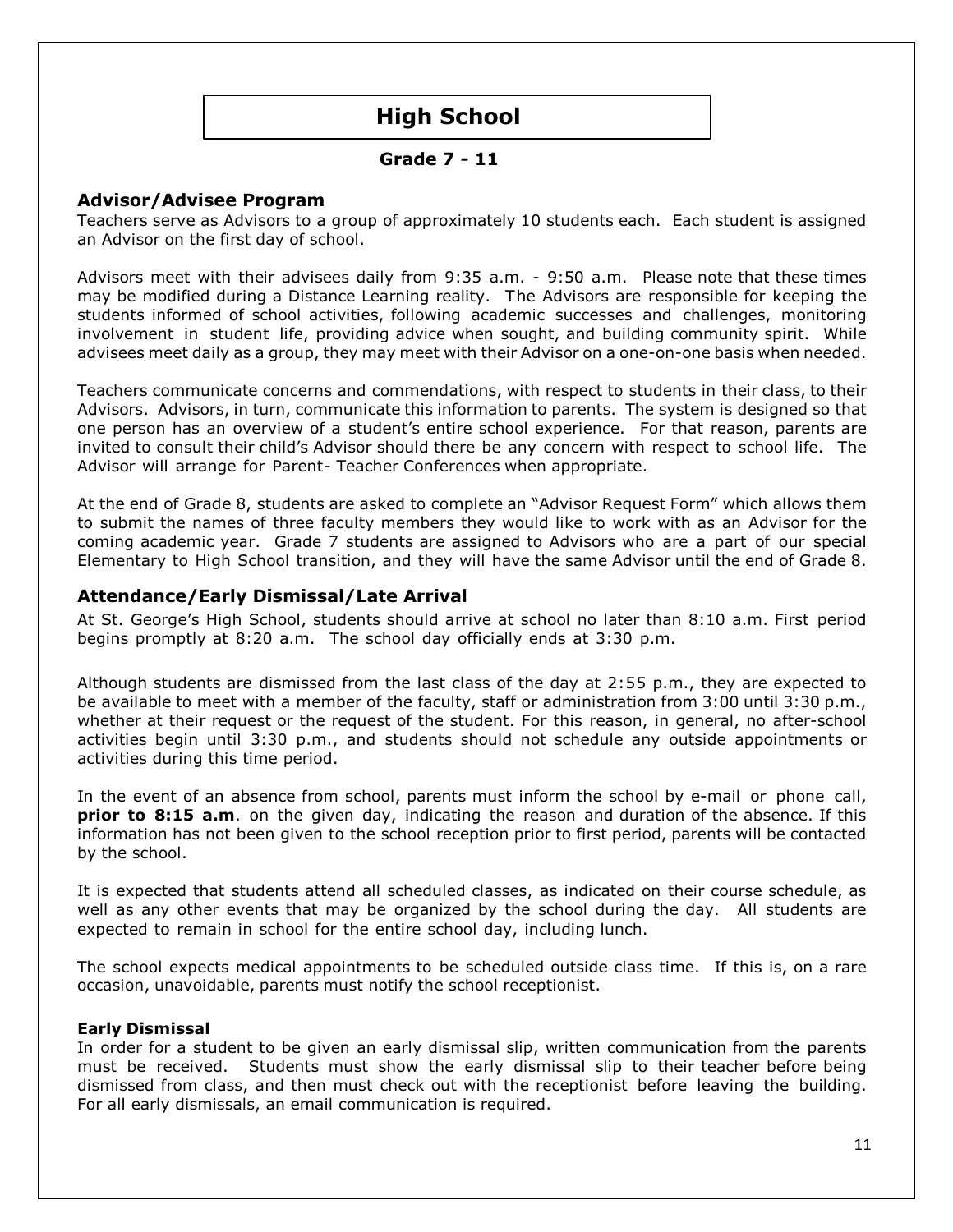Students absent without permission are considered to be "skipping" school and will be required to meet with the High School Principal, who will determine the appropriate consequence.

To avoid excessive disruptions, simple guidelines include:

- Plan in advance for a doctor's appointment or a family function. At least one week in advance of their absence, students are responsible for informing the teachers which classes they will miss. Teachers will then provide the necessary work.
- If the absence is unexpected, due to sickness or a family emergency, parents are asked to call the school as soon as possible. It is important that the student or parent call or e-mail the school to request any missed homework or assignments. The students are required to catch up on any work they miss while absent.
- Once the student is back in school, he/she must make sure to meet with all the teachers whose classes have been missed in order to catch up and hand in any late work.
- If students are feeling ill during the day, they should go to the high school Reception, where the best course of action will be determined.
- Students are expected to use the washroom, eat snacks, and get any supplies from their lockers during the time in between classes.

The school is open and supervision of the students is assured from 7:30am until 4:30pm. Class times are as follows:

| Period        | Grade $788$                                  | Grade 9, 10 & 11                |  |
|---------------|----------------------------------------------|---------------------------------|--|
|               | $8:20 - 9:35$ a.m.                           |                                 |  |
| Advisor       | $9:35-9:55$ a.m.                             |                                 |  |
| $\mathcal{P}$ | $10:00 - 11:15$ a.m.                         |                                 |  |
| 3             | 11:15 a.m.-12:15 p.m.<br><b>Junior Lunch</b> | 12:40-1:40 p.m.<br>Senior Lunch |  |
|               | 1:40-2:55 p.m.                               |                                 |  |

#### **Late Arrivals**

Punctuality is an important and appreciated life skill, whether in a school, at work, or in a social setting. It demonstrates respect and reflects character. Being on time for class is critical to the learning environment, as interruptions disturb the teacher and fellow students, and negatively affect the flow of lessons in progress. This policy is in place to help reinforce the value of punctuality and give ownership and accountability to our students as they develop and apply this life skill.

The school understands that, from time to time, there will be extenuating circumstances which may cause students to be late first thing in the morning. However, should a repeated pattern of tardiness become evident, the Student Supervisor along with the Advisor will collaborate with the student and families to explore solutions to resolve the issue. Should the issue persist and not respect the agreed upon expectations, the Administration may impose consequences. These may include refusal to late entry of first period class, temporary suspension of ECA privileges, or an in-house suspension. If the problem remains unresolved, the Administration may choose to set up a formal meeting with the family to discuss additional interventions.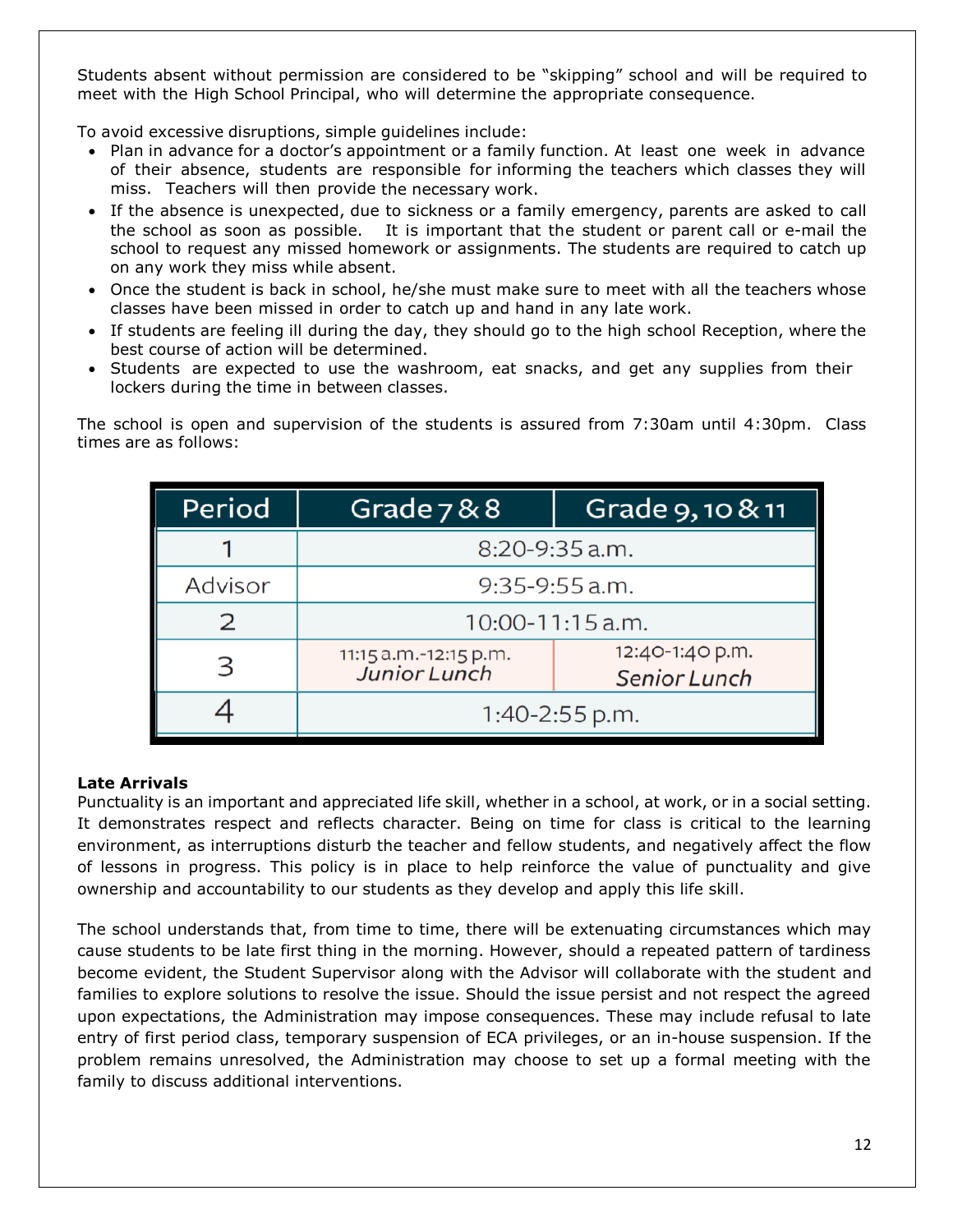### **Cafeteria**

Students are expected to adhere to the designated lunch schedule. Student will be allowed to enter the cafeteria at the following times:

**Junior Lunch:** Grade 7: 11:15 a.m. / Grade 8: 11:25 a.m. / Grade 9: 11:35 a.m.

**Senior Lunch:** Grades 10 & 11: 12:40 p.m.

When in the cafeteria, students are expected to behave in an appropriate manner, abiding by the school's **Respectful Behaviour Policy; Appendix I.** Here are some of the basic guidelines:

- School bags must be left in the student's locker.
- Students must respect their grade's assigned lunch time and not enter the cafeteria earlier, as the space provided accommodates a set number of students.
- Students are expected to order their cafeteria food a minimum of 10 minutes prior to the end of their lunch hour. Eating during class time is not permitted.
- Students are expected to clean their own place before leaving the cafeteria and effectively manage their own waste (recycle, compost, waste).
- Students are not permitted to order lunch from outside to be delivered to the school, unless they have been given permission from the High School Principal.

#### **Our Table**

"Our Table" is the name of the initiative developed by students and practiced on a daily basis in the cafeteria. The goal of this initiative is to have students recognize the value and positive impact of a common commitment towards respecting the space in which we all share. This initiative also facilitates and educates our students on the importance of daily sustainable practices.

### **Lunch Out**

Only members of the Grade 11 senior class are permitted to have lunch off campus on specific days. These days are chosen by the administration at the start of the school year. Grade 11 students must submit the required school form/permission slip, signed by their parents, in order to have the privilege of lunch out. Any student who is off campus without permission will meet with the Assistant Head, who will determine the appropriate consequence. In addition, student who choose to leave campus for lunch out must sign out and sign back in again at Reception.

### **Evaluation**

At St. George's, the 2021/2022 academic year is divided into two terms and two reporting periods. A final mark is issued at the end of the academic year. Please refer to the curriculum maps located on our website.

### **Guests**

If a relative or former student in good standing is visiting from out of town and the student would like to bring him/her to spend a day at school, that student must make a request at least 48 hours before the visit *and o*btain permission from the High School Principal. The following protocol apply:

- All guests must sign in at the front desk.
- All guests are expected to follow all of St. George's rules and regulations and to attend all of the classes with the host students, pending permission of the teachers affected. Please note that in cases where a teacher indicates a guest is not permitted to attend their class in that particular instance, the visitor may be asked to stay at Reception until that class is over.
- The student host is responsible for introducing the guest to the teachers.

### **Homework**

Please refer to the **Homework and Assignment Guidelines; Appendix V.**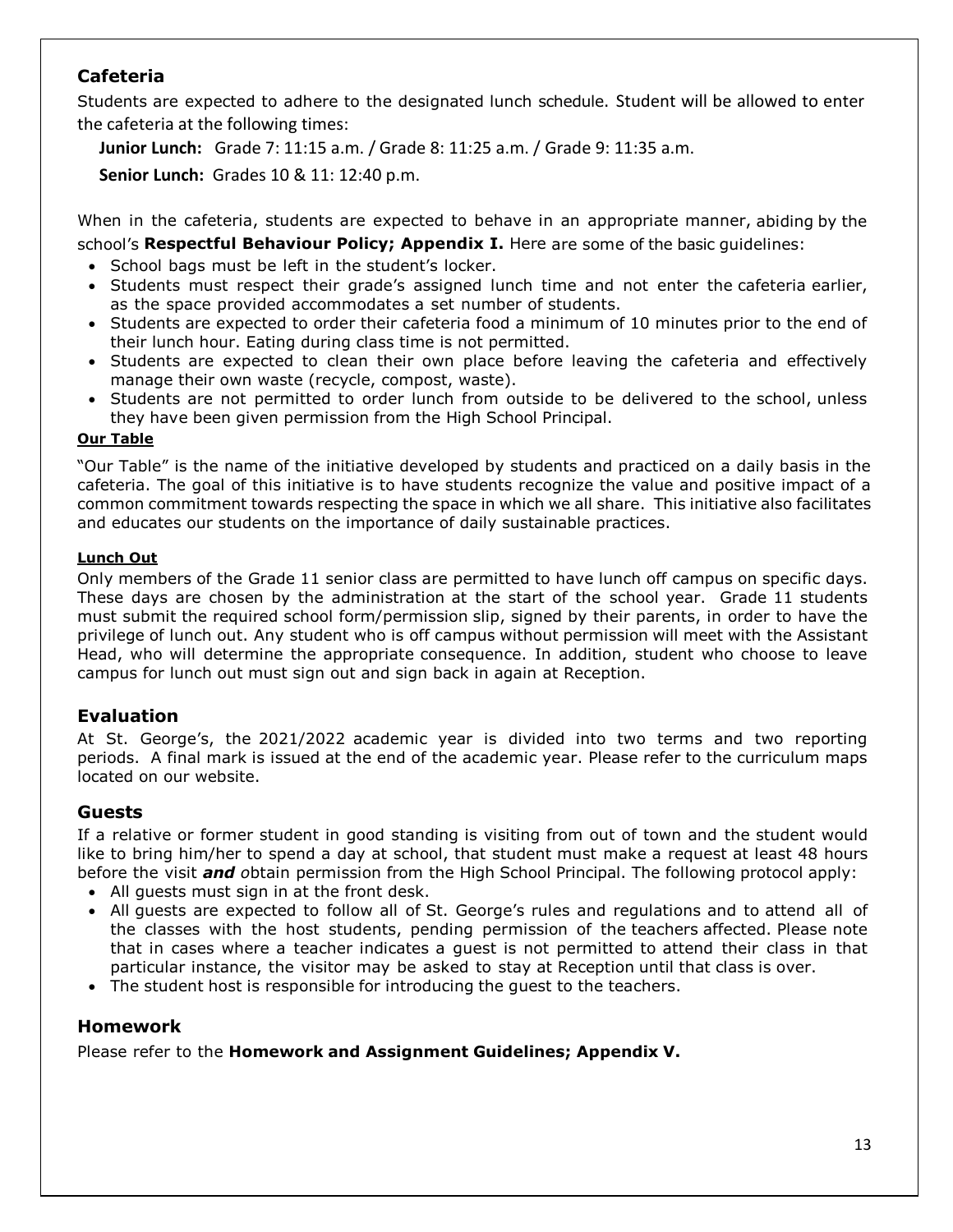#### **Learning Commons Hours**

• Monday - Friday: 8:20 a.m. – 3:30 p.m. On occasion, the Learning Commons will be closed for meetings, classes or special events.

### **Lockers**

Individual lockers will be assigned by the school and should be used in accordance with the following guidelines:

- The lockers must be used for coats, boots, personal items and extra books.
- Each student is expected to keep their locker in good condition throughout the year, and to keep it locked at all times.
- No personal or school-related items can be stored on top of the lockers at any time.
- The assigned lockers are school property of St. George's and the school reserves the right to open lockers at any time should it determine that it is in the best interest of the institution to do so.
- Please note that HS students must bring their own locks.

### **Plagiarism and Cheating**

Plagiarism is not just about stealing someone else's words, but also about stealing ideas. Students are expected to display academic honesty when developing their research and writing skills, in order to present their own ideas.

Plagiarism is a serious academic offence and can jeopardize a student's academic progress in the school. Consequences of plagiarism are at the discretion of the teacher and/or administration. Cheating is copying or taking work from another individual and presenting it as your own. Cheating is also willingly offering your work to another individual who, in turn, presents this work as their own. In both examples, it is contrary to St. George's philosophy or learning and is considered dishonest.

### **School Supplies**

St. George's will supply students with all the necessary textbooks. These books are loaned to students for the period during which they will be required and are expected to be returned in good condition. Lost or damaged textbooks must be paid for by the student or his/her parents. New books will not be issued until all books have returned or been paid for,

Students are responsible for bringing to school all other school supplies including paper, writing utensils, binders, folders, and other texts (for example: novels) required by their teachers. It is our expectation that students come prepared for class. If this is not being managed by the student, then he/she may be expected to stay after school to discuss the situation with the teacher.

### **Student/Parent/Teacher Conferences**

Two *Student/Parent/Teacher Conference* periods are scheduled during the school year. Students are strongly encouraged to participate in these conferences.

### **Technology/Student Responsible Use Policy**

Please review the detailed **Responsible Use Policy; Appendix IV**.

### **Electronic Devices**

### • **Laptop Usage**

Hardware devices and software programs purchased and provided to the student by St. George's School of Montreal (hereafter referred to as the School) are to be used only for creating, researching, and processing school-related e-mail, documents, presentations, and Internet materials. Hardware devices and software programs are to be used ethically, lawfully, and appropriately at all times.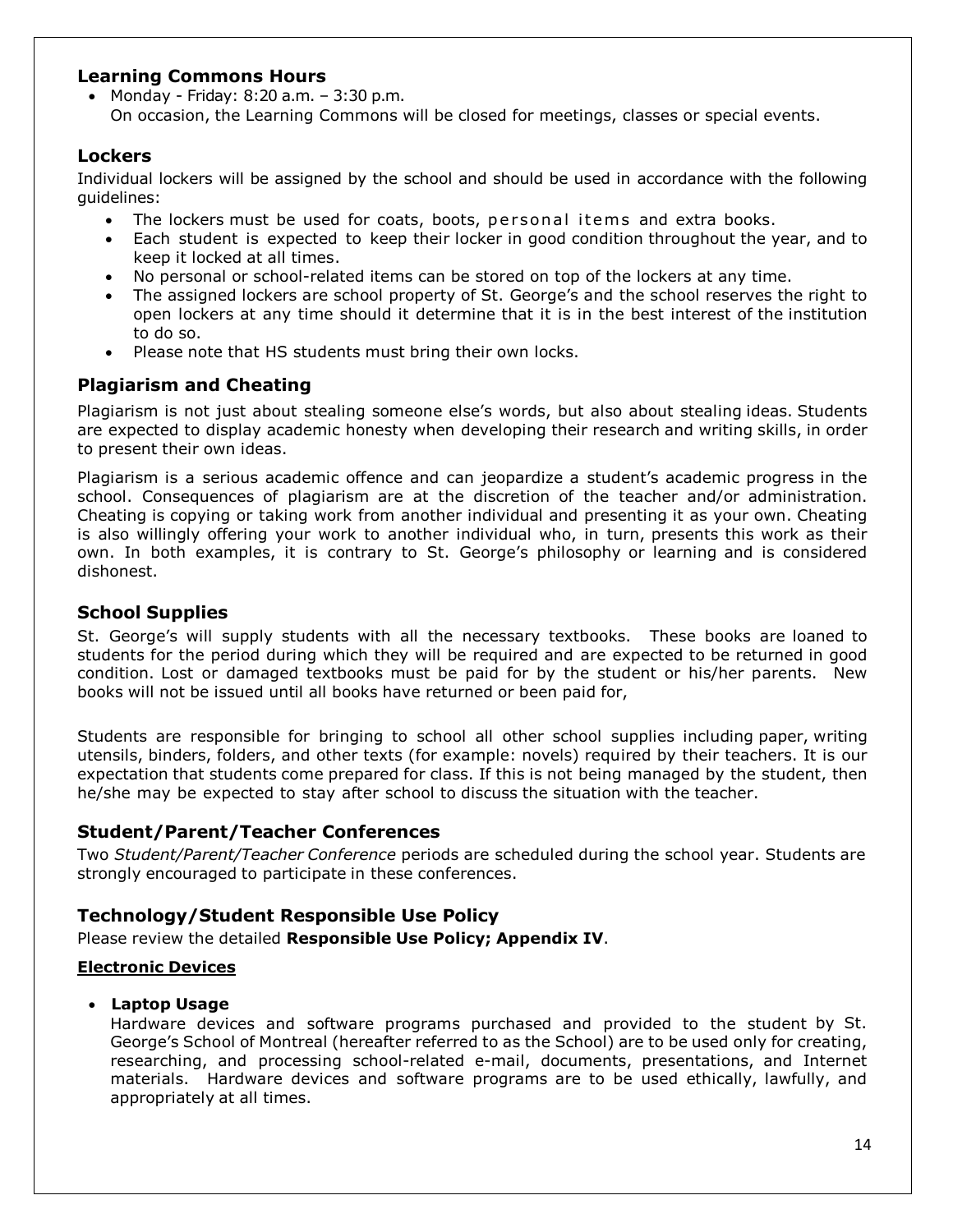#### • **Cell Phones**

- $\circ$  Cell phones must be turned off or placed in silent mode prior to being placed in designated cell phone pouches during all class time. They are not permitted to be in students' possession during all class time, unless under the guidance of their teacher for pedagogical purposes.
- $\circ$  Cell phones are not permitted in the cafeteria during junior and senior lunch time.
- $\circ$  Cell phones can be used before 8:20 a.m., after school and during a portion of student's grade-specific lunch hour.
- $\circ$  Cell phone use is also not permitted during student assemblies and lectures.

#### • **Headphones and Personal Listening Devices (PLDs)**

During class time headphones and PLDs are only permitted to be used at the discretion of the teacher or supervisor. For safety reasons all headphones and PLDs must be removed while moving about the school.

Any of the above-mentioned devices, and others which may not be specified here, may be confiscated by a teacher, staff member or a member of the administration, if used inappropriately. The device will be kept until the end of the day and the student may be required to meet with the High School Principal, who will determine the appropriate consequence. In cases of repeat infractions, the device may be kept for an extended period. In this case, parents will be notified.

Please note that audio, photo and video recording in class is only acceptable with the teacher's authorization and must not undermine the school's **Respectful Behaviour Policy; Appendix I.**

#### **Valuables**

Students should avoid walking around with large sums of money or with valuable articles. The school requests that students keep large sums of money or valuables at home. If, on a rare occasion, a student is required to bring money or valuable items to school, then he/she may deposit them at the office for safekeeping. Any stolen or lost items should be reported to the Student Supervisor immediately.

#### **Note: The school is not responsible for lost or stolen money or personal property.**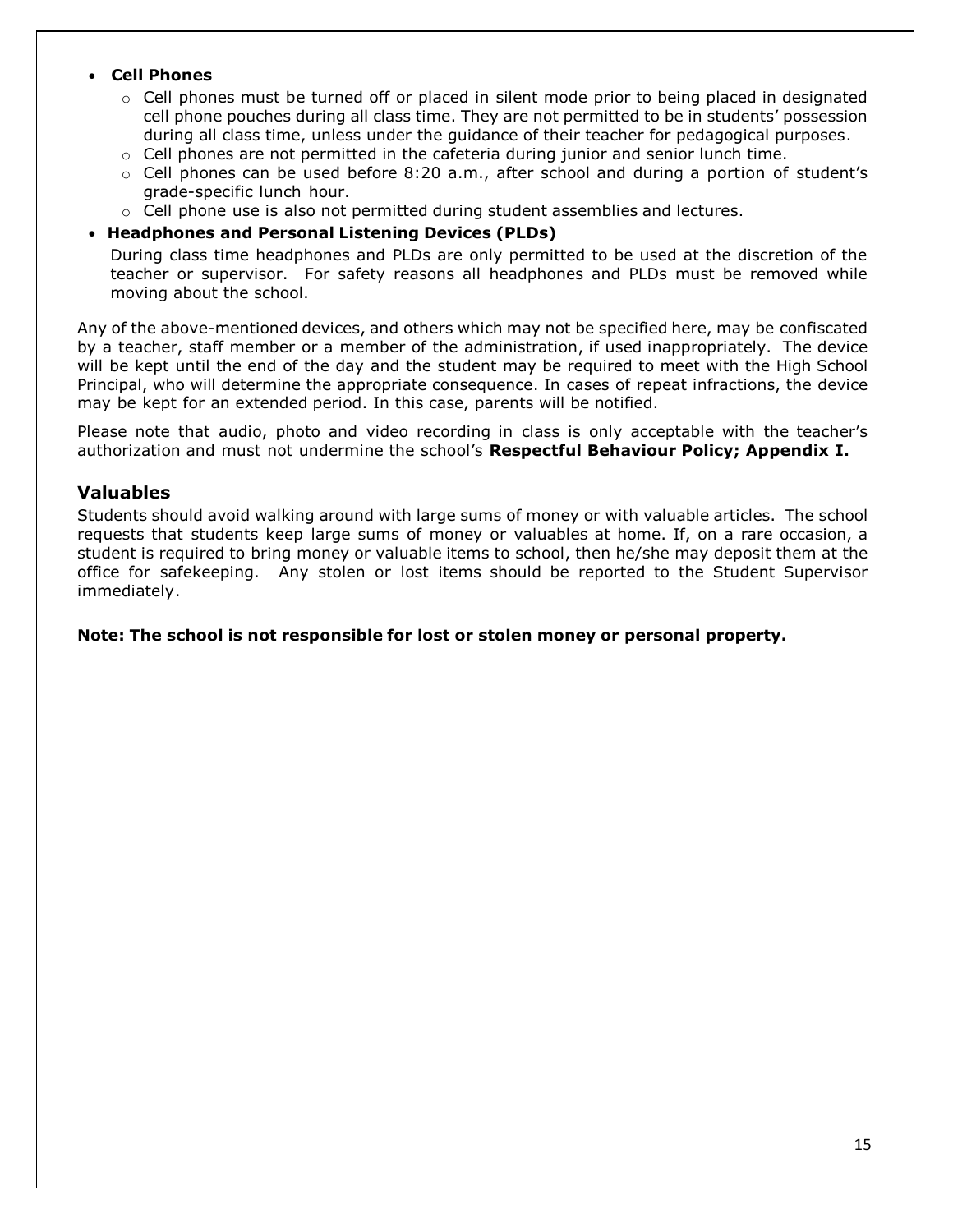### **Appendix I**

# **Respectful Behaviour Policy**

At the beginning of the school year, the *Respectful Behavior Policy* will be explained to students by their Advisor who will throughout the year, refer back to the policy as a reminder to students. Parents are asked to read the Handbook and become familiar with this policy as well.

#### **General Behaviour**

St. George's recognizes the need and importance of individual expression and development. At the same time, the school sees itself as a community where a spirit of social cooperation is imperative in order to create a harmonious environment for all its members. To this end, the school attempts to create a non-authoritarian atmosphere based on cooperation and respect.

It is expected that students will relate to other members of the school community with understanding and sensitivity and that they conduct themselves in a reasonable and responsible manner.

There are **six major offences**, which warrant action and intervention by faculty/administration, and which will not be tolerated:

- **1**. **Conscious disregard of and intolerance for the property of any individual.**
- **2. Possession or use of alcohol, tobacco or any other drug which has not been prescribed by a physician.**
- **3. Any conscious misrepresentation of the truth that violates the heart of the learning process or threatens the well-being of any individual in the school community.**
- **4. Any student who brings to school any object, such as a weapon, or any substance which may be construed by the administration as dangerous, not only to themselves but others, and/or who carries out any act or threat of violence or any conduct which could cause bodily harm or threaten the safety of others.**
- **5. Discriminatory intimidation by threats and personal vilification or harassment of students on the basis of their gender, sexual orientation, race, colour, handicap, religion or national or ethnic origin is prohibited.**
- **6. All online behavior and communication must remain appropriate and respectful at all times. In addition, filming or photo taking of any St. George's community member without their consent is forbidden.**

The following procedures are expected to be followed in a discreet manner by all members of the community that are aware of, or are implicated in, a situation that infringes on an individual's right to a respectful environment. Should it be deemed necessary at any point in this process, police may be contacted by the Head of School, High School Principal, or any other adult aware of the situation.

The perceived "offender" (person demonstrating a repeated or serious lack of respect towards an individual, a group of individuals, or the school), will be dealt with through this step-by-step protocol. If a student is uncomfortable approaching the offender on their own, they should see a trusted adult immediately.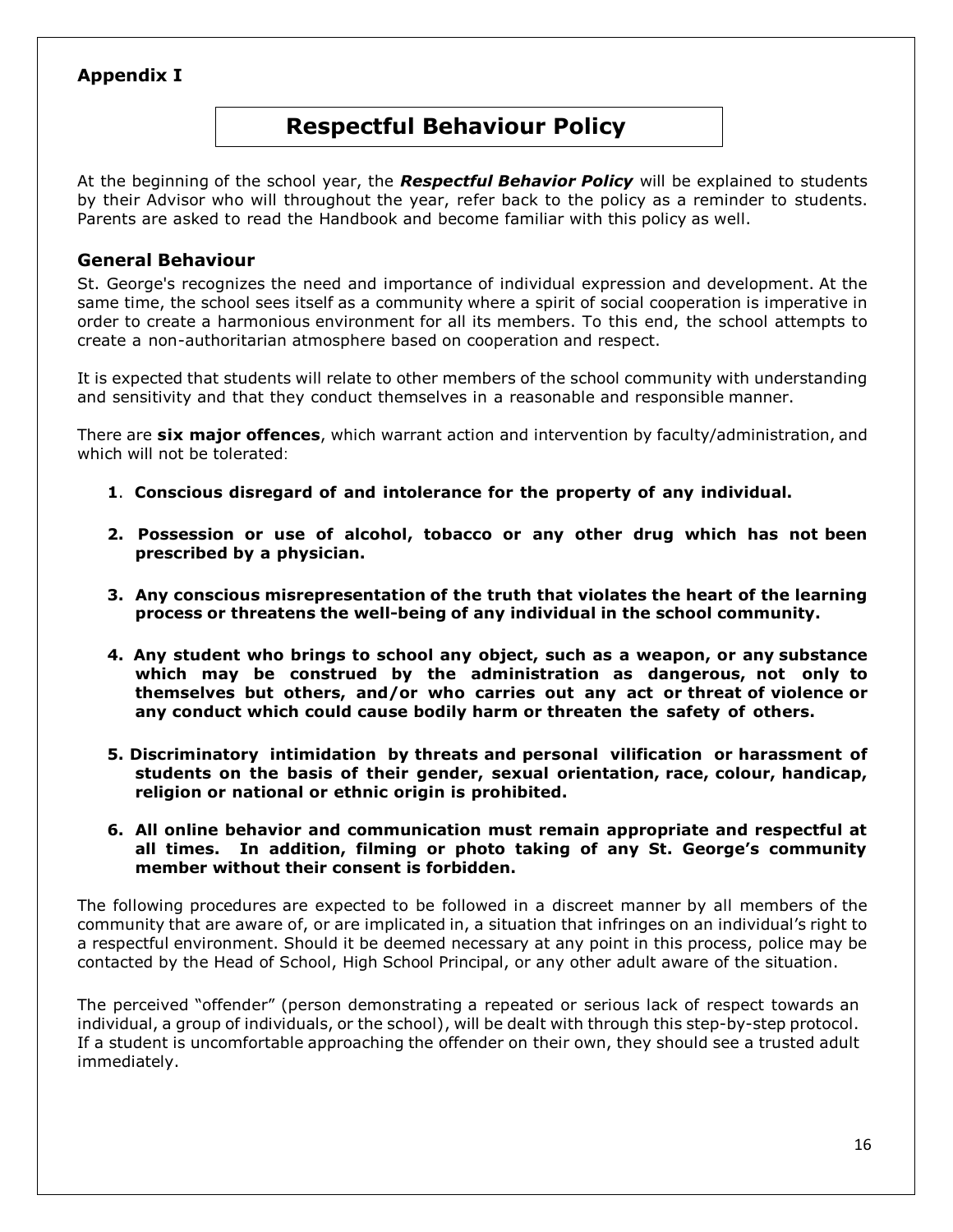#### **Step One: When confronted with a situation that infringes on your right to a respectful environment:**

- Address the person being disrespectful, either face-to-face, or if it makes you uncomfortable, by telephone and document the conversation.
- State clearly and specifically, in a straightforward manner, what behavior you find objectionable and insist that it stop.
- If you feel uncomfortable with the situation, you can discuss it with a friend, a peer counselor, your Homeroom teacher (ES)/ Advisor (HS), the Guidance Counselor, or any trusted adult.
- If this does not remedy the situation, proceed with the following step.

#### **Step Two: Follow up of the initial discussion with the perceived "offender"**

- If the behavior does not stop; inform your Homeroom teacher (ES)/ Advisor (HS), Student Supervisor or another member of the staff immediately. Do so via email, in person or with your parents.
- Document these conversations either by using the school's Bullying Incident Report Form which can be obtained from the High School Principal, or any other means you might be comfortable with.
- If you have tried to correct the situation yourself, with your Homeroom teacher (ES)/ Advisor (HS), or with another staff member, and you feel the situation remains unresolved, you may proceed to Step Three.

#### **Step Three: Inform the High School Principal**

- Present the case, both verbally and in writing, to the High School Principal, who will mediate and attempt resolution. A meeting will take place and those involved will be interviewed separately. Parents will be informed; consequences and a plan will be developed to assist in the needed change in behaviour(s).
- If you have attempted to put an end to the situation with assistance of the High School Principal and the problem persists, you should ask him/her to proceed to Step Four.

#### **Step Four: Inform the Head of School**

- At this point, you will be required to sign a formal complaint and submit it to the Head of School. It will include details of the alleged offensive behaviour and the steps you have taken to stop it.
- The Head of School will then deal with the situation at their discretion and with the appropriate disciplinary consequences. This may involve informing the Board
- In the case of a formal complaint, the Head of School can refer the case to an ad hoc consultative disciplinary committee composed of teachers, administrators, senior students (peer counsellors and/or elected student council members), and parents to determine the next course of action.

#### **Parental Responsibility**

Parents should exercise reasonable care, supervision, protection, and control over their children. Parents are responsible to attend any and all meetings deemed necessary by the school if their child is involved in any form of acts of violence, intimidation, and/or bullying.

#### **Consequences of Inappropriate Behaviour**

There are consequences for students who do not demonstrate behaviour that reflects the philosophy of St. George's School, where standards are high and mutual respect is the expected norm. Respectful behaviour is constantly encouraged and reinforced at school. However, in cases where students do not demonstrate the expected behaviour, there are appropriate consequences. While individual situations are taken into consideration, the ultimate consequence of repeated misbehaviour, or an isolated and serious act of inappropriate behaviour, is expulsion from the school.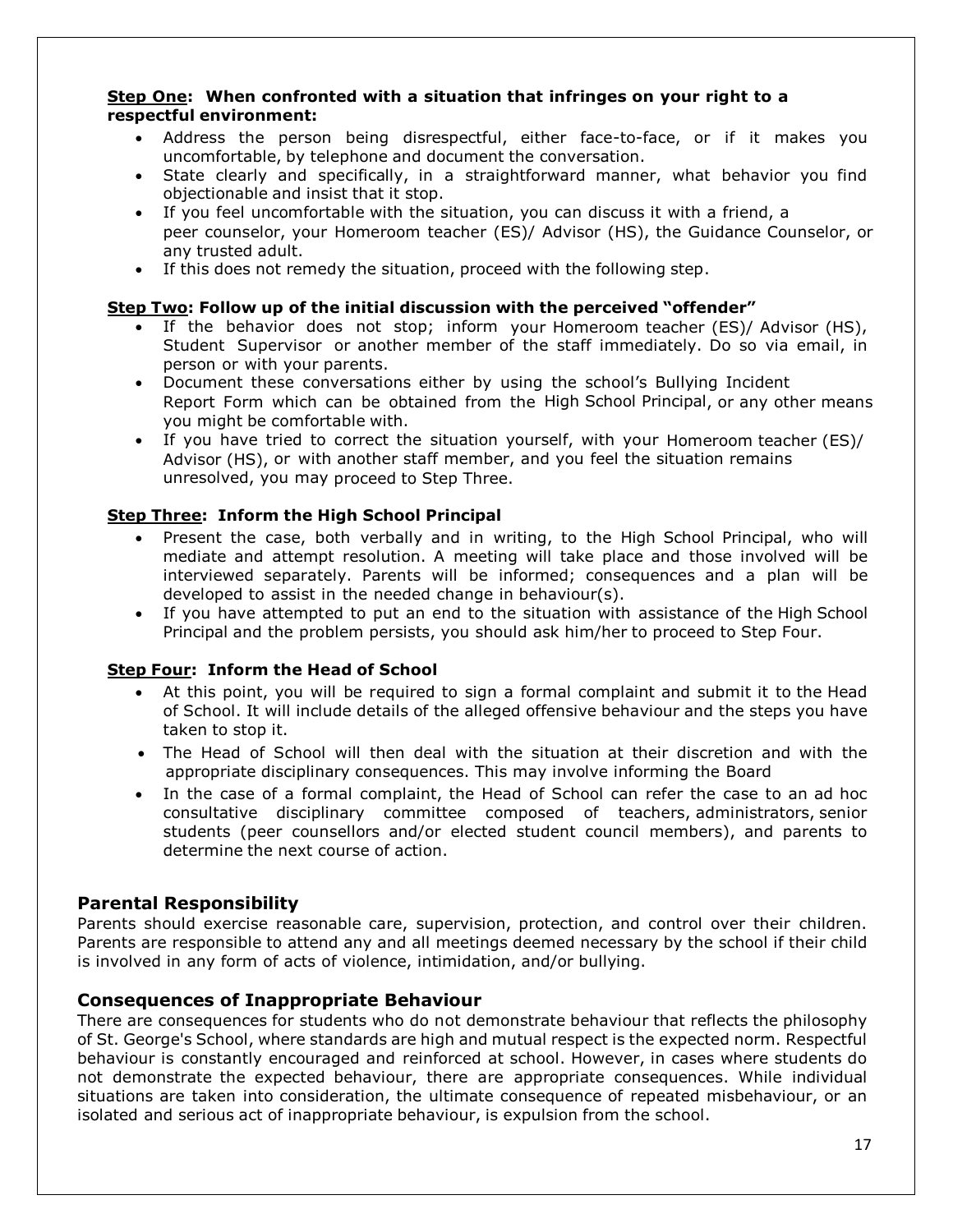Consequences may include the following:

- Verbal and/or written apologies
- Counselling
- Behavioural contracts
- Suspension (in-house or off campus)
- Expulsion
- Police intervention

#### **Early Intervention Measures**

With the exception of severe incidents, all initial comportment issues are addressed by the teacher, or Advisor. Should the unacceptable behaviour continue or escalate:

- 1. The teacher/Advisor will determine and impose required disciplinary measures according to predetermined guidelines and inform the High School Principal of the incident and consequences. Any relevant documentation will also be forwarded to the High School Principal. The student and his/her parents will be notified to this effect in writing.
- 2. The Assistant Head will meet with the student and parents to identify the problematic behaviour and to review the attempts made to date to facilitate a change in the behaviour.
- 3. Following the meeting, the Assistant Head will provide a written summary to the parents, the teacher/Advisor and the Head of School. It will include a plan of action to change the negative behaviour. If the behavior continues, a second meeting with the Assistant Head, the parents and the student will be called to further work on the situation.
- 4. If, after the 2nd meeting, there is insufficient change in behaviour, further disciplinary action may be taken in accordance with the following process.

#### **Disciplinary Measures**

In cases where the preventative measures outlined above are ineffective, the following steps will be taken:

#### **Level 1: Dismissal from Class/Assignment of Consequences**

- 1. The teacher, Advisor and/or Assistant Head informs the student and parents (guardian) of the reasons for removal and assignment of consequences.
- 2. The student and/or the parents (or guardian) shall be given an opportunity to discuss the action with the teacher, Advisor and/or Assistant Head.
- 3. If necessary, the Assistant Head will render a final decision and inform the student and/or parents verbally.

#### **Level 2: Removal from Building/Suspension**

- 1. The Student Supervisor or Assistant Head will inform the student and parents (guardians) verbally when the student must be removed from school.
- 2. Formal written notice is subsequently sent to confirm the decision to remove or suspend the student. Suspension may be internal or external and is determined based on the nature of the incident. The written notice will include a description of the incident that has taken place and the proposed disciplinary consequences.
- 3. The student and parents (guardians) may request a meeting to discuss the decision; however, the final decision rests with the Assistant Head. Following such a meeting, this decision is rendered in writing and will include written notice of the incident and the resulting actions taken by the school administration.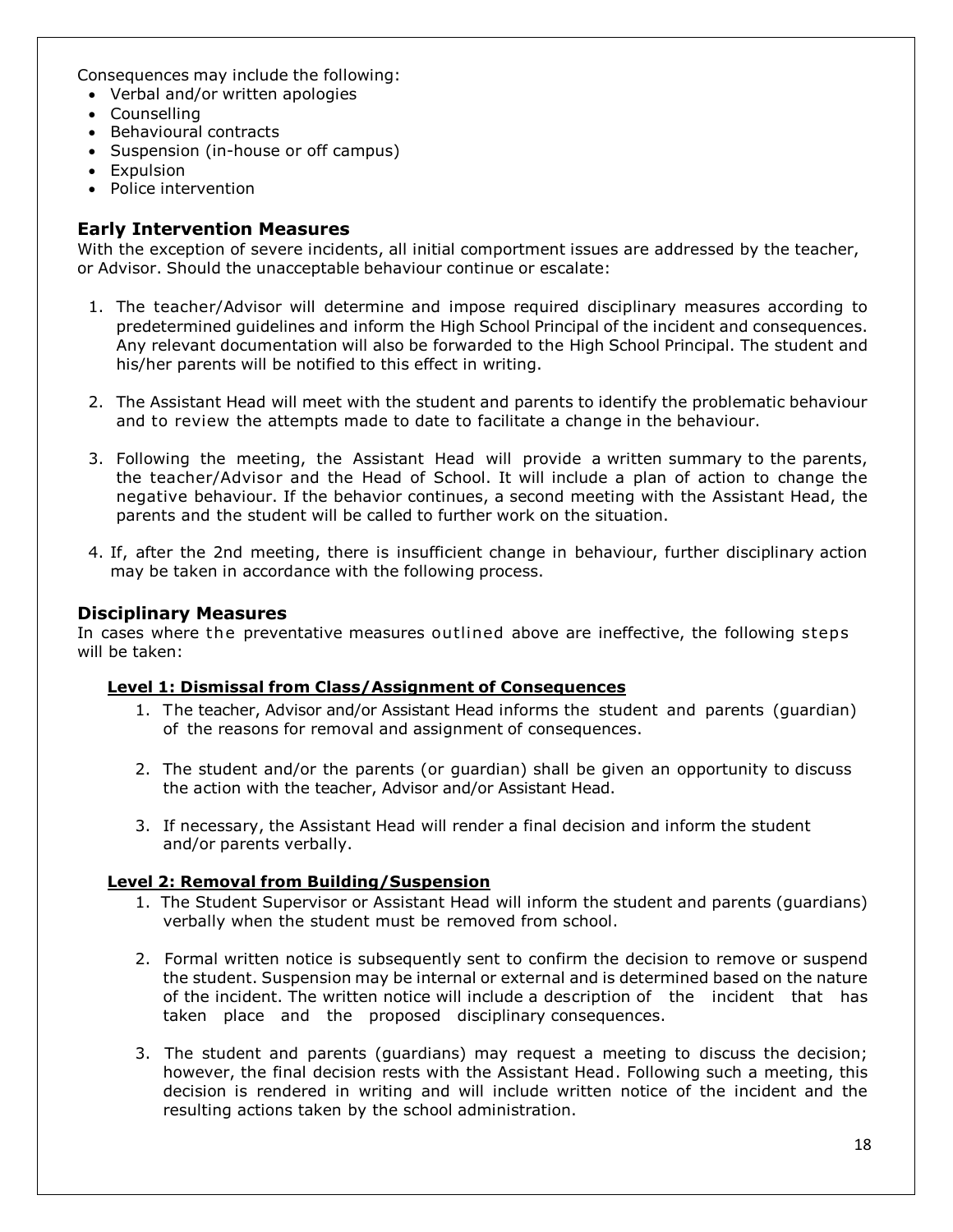#### **Level 3: Expulsion**

Only the Head of School has the authority to expel a student. Although expulsion is a lastresort measure, the High School Principal may recommend this action to the Head of School when a student demonstrates no intention to correct the unacceptable behavior, despite repeated detentions and/or suspensions, or when the behaviour continues to deteriorates, or in instances where the behavior is not repeat but a single act severely damages the mutually respectful environment. The Head of School's decision is conveyed in writing to the student and the parents (or guardians).

#### **Level 4: Appeal Process**

The student and parents may appeal a decision to expel by taking the following steps:

- 1. Written notice of appeal must be sent to the Head within 24 hours of the notice of said decision. This notice must detail the reason(s) for the appeal. If the parties appealing the decision of the school administration are represented by legal counsel, the Head of School must be notified to that effect twenty-four (24) hours in advance of the hearing.
- 2. In response to the appeal request, a hearing will be scheduled by the Head of School with the student and parent(s)/guardian(s) and the Board President.
- 3. All parties will be given an opportunity to present their version of the facts. The meeting will be conducted by the Head of School who shall make a determination in conjunction with the Board President upon the evidence presented at the hearing.
- 4. A decision will be rendered within 24 hours of the hearing and will be forwarded to the parent(s)/guardian(s).

#### **Level 5: Appeal of a Decision to the Ombudsman**

The parent(s)/guardian(s) shall have the right to appeal the School decision to the Student Ombudsman within five (5) calendar days of receipt of the School's final decision.

- 1. The request for Ombudsman review must be sent, in writing, to the Board President and must include specific reasons for the appeal.
- 2. The Ombudsman and Board President will review all documentation and minutes of previous relevant meetings and render a final decision which is not subject to further appeal.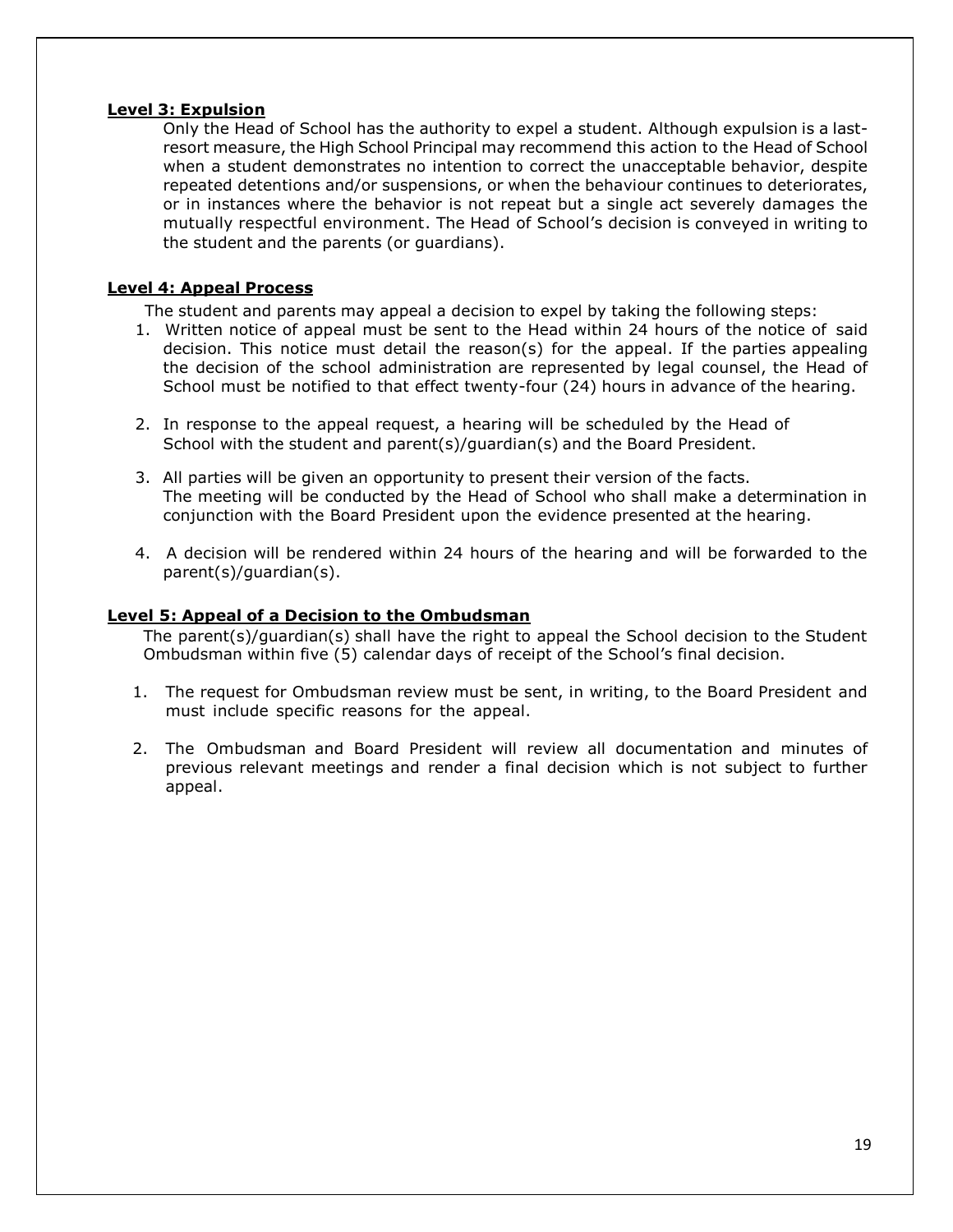### **Appendix II**

# **Overnight School Trip Policy**

### **Code of Student Behaviour**

**Courtesy** towards every person who participates in the trip, including staff, students, bus drivers, guides and residents of all locations visited.

**Care** in the use of hotels and vehicles, and when visiting museums, historical sites, restaurants and stores.

#### **Student Responsibilities** include:

- arriving on time and being prepared;
- taking full responsibility of one's own belongings (luggage, money, clothing);
- observing the regulations prohibiting the use of alcohol and drugs.

#### **Travel Rules and Information**

Above all, keep in mind that the trip is a moving classroom. All expectations outlined in the following sections of this handbook will apply:

- **Appendix I**: Respectful Behavior Policy
- **Appendix III**: Environmental Policy
- **Appendix IV**: Technology; Student Responsible Use Policy

### **Medical Information and Emergency Protocol**

To ensure each student's safety, we require the **medical information** in the family profile be kept up to date. It is essential that the information be reviewed prior to each trip so that the most up-to-date information is available in the event of emergency. A student may not participate in a trip without completion of the **medical information**.

If a home emergency occurs and a parent must reach a student, they should contact the school. Please be sure that the school has the necessary information to contact parents at all times.

Parents are encouraged to attend any Parent Information Session offered to obtain specific details about school trips

#### **Safety Guidelines**

All students must follow the safety and behavioral guidelines set forth by St. George's School, as well as those of the hotels, restaurants, theatres, museums and the transportation sub-contractor used during the trip.

### **Relaxation Time/ Adult Supervision**

Some periods of time have been built into the schedule when students are not directly supervised. Here are some key steps which must be followed by all students on a school trip:

- Follow the trip rules, even when traveling in a small group.
- Stay in groups of at least three people.
- There are definite curfews times established for each indirectly supervised period.
- Carry the name and address of the hotel and emergency cash at all times. These should be hidden on their person, but not in their wallet.
- Do not fraternize with local people or wander off to isolated places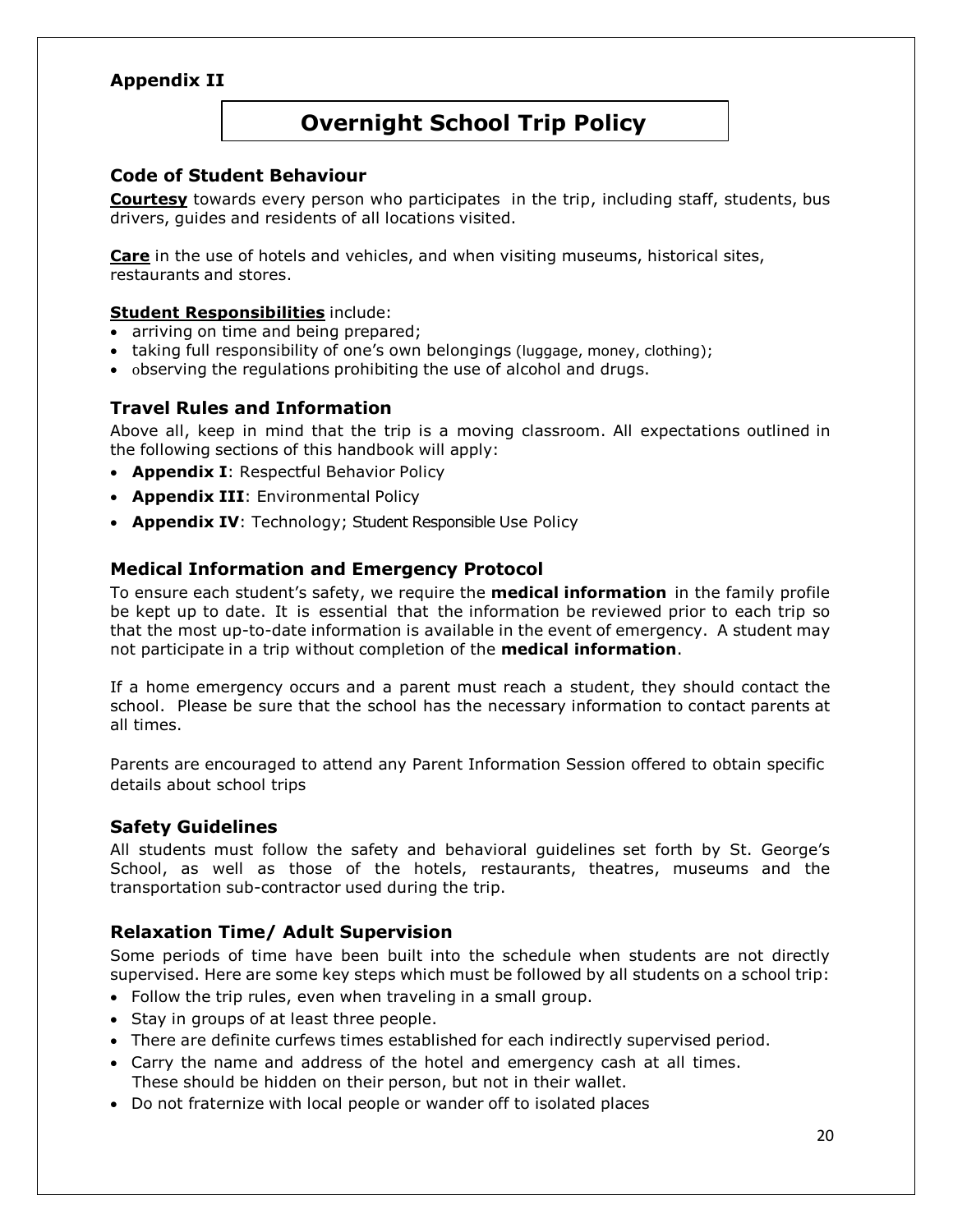#### **Risk Factor Avoidance in Supervised Situations**

All activities that are directly supervised by staff members will be described to the students. All risks and safety guidelines will be reiterated to the students and parents and they will be made aware of the major risks associated with each trip.

#### **Risk Factor Avoidance during Indirectly Supervised Activities**

Preceding any activity which is not under the direct supervision of a staff member, all risks that staff members can imagine or foresee will be communicated to students. It is expected that all students will use prudent judgment, act appropriately and stay in groups of no less than three.

A cell phone number will be distributed to each student, to be used in case of emergency. Students will always be aware of where they can find or contact a staff member. A specific list of unsupervised activities will be outlined on each trip itinerary.

#### **Homework and School Attendance**

Aside from the scheduled absences, students are not to miss any school as a result of their participation in a school trip. All homework and assignments must be complete, as usual.

### **Identification**

For trips within Canada, students are required to bring their **St. George's Student ID** Card and one other form of personal identification.

For those trips which are outside of Canada, everyone crossing the border MUST provide a passport which is valid for at least 6 months. Any student who is not a Canadian citizen must ensure proper visa documentation.

It is **mandatory** that each student provide the trip organizers with a photocopy of their **passport**.

### **Drugs, Alcohol and Other Violations**

Staff will take action in response to any flagrant breach of behavioral guidelines, to any alcohol or drug-related incident or any violation of local legal statutes. If a student is involved in such incidents, they will be sent home at the parent $(s)'$  expense and will face further consequences, which may include expulsion. If legal charges are made against a student who violates legal statutes, the involved student's parent(s) will be responsible for his/her child's welfare from the time of arrest onwards, at their expense.

### **Use of Hotel Rooms**

Immediately on arrival, students must check their hotel room and report any damage. Any subsequent damage that occurs during the use of the room will be for the account of the student and/or his/her parents. Students should respect the rights, property and privacy of others. Every student is expected to retire to their room in the evening, at the required time, and to remain quiet. Students may NOT charge any phone calls or room service to the hotel bill.

#### **Room Allocations**

Room allocations are made prior to the trip. Under no circumstances are students to arrange room changes amongst themselves. Room arrangements may be changed by the hotel staff or the student chaperones only.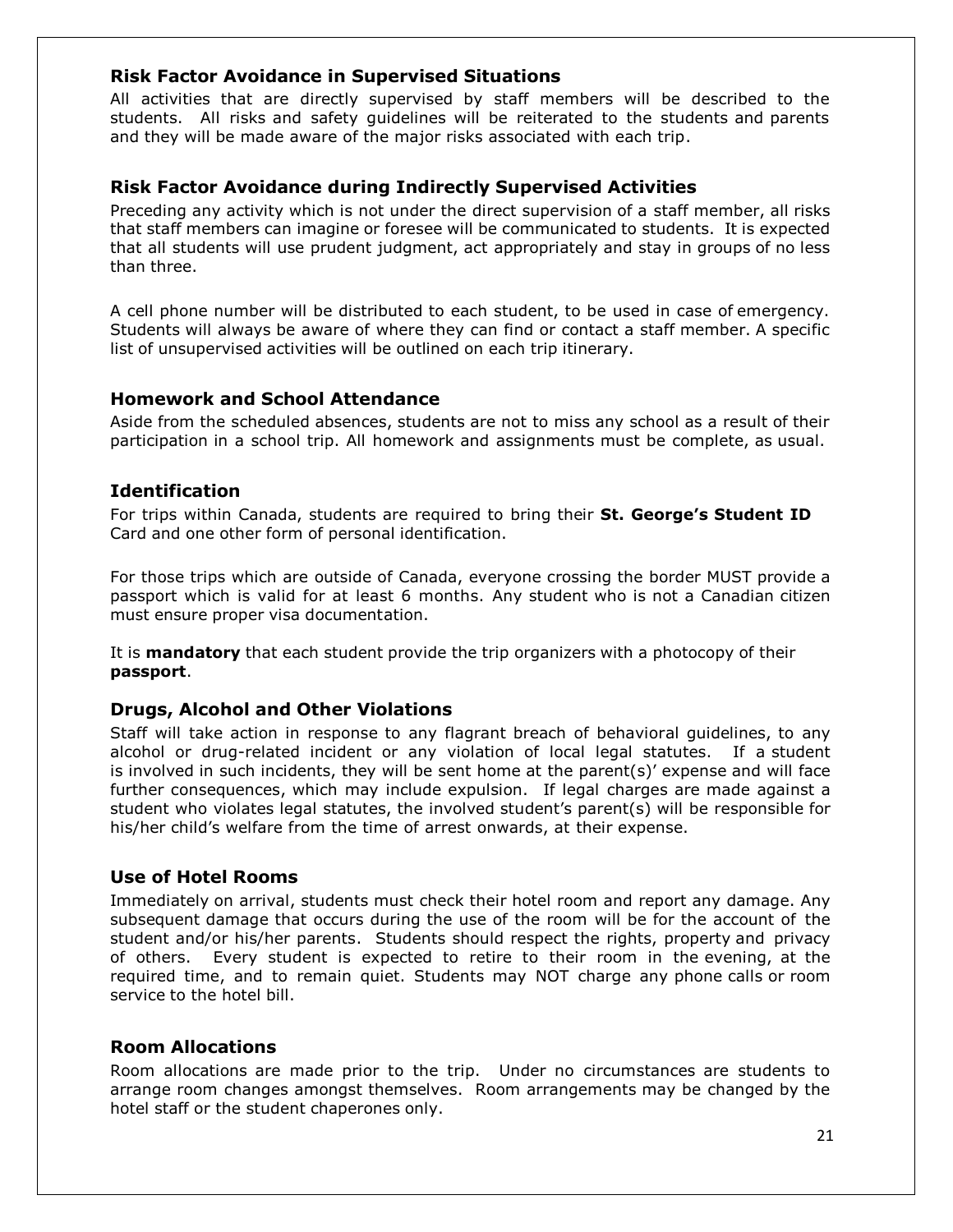#### **Meeting Times**

Some mornings and evenings, students may be asked to attend a group meeting to discuss the itinerary, distribute tickets etc. Attendance at these meetings is compulsory.

#### **Punctuality**

Students must be punctual for all meetings. Students will be clearly notified of all departure times, will receive wake-up calls, and must be at the bus prior to departure time.

#### **Dress Code**

The St George's dress code applies for the duration of all trips.

#### **Meals**

The student must attend all scheduled meals.

#### **Visits with Friends and/or Relatives**

We are on a very tight schedule. No student will be permitted to miss a scheduled activity. This is primarily a school trip; family or friends may therefore only join an activity or meet a student if the student receives advance approval from the trip leader.

#### **Varia**

There may be some brief critical thinking exercises and activities to be done during the trip and some will also have guided tours. These activities are designed to enrich the student's experience, so we encourage each student to participate and enjoy! Although they're not for marks, they are compulsory. We want to hear student's opinions and we value their creative input.

### **Conclusion**

Please remember that, when traveling together on a school trip, we are ambassadors of St. George's School of Montreal, of Quebec and of Canada. As such, we are expected to conduct ourselves accordingly.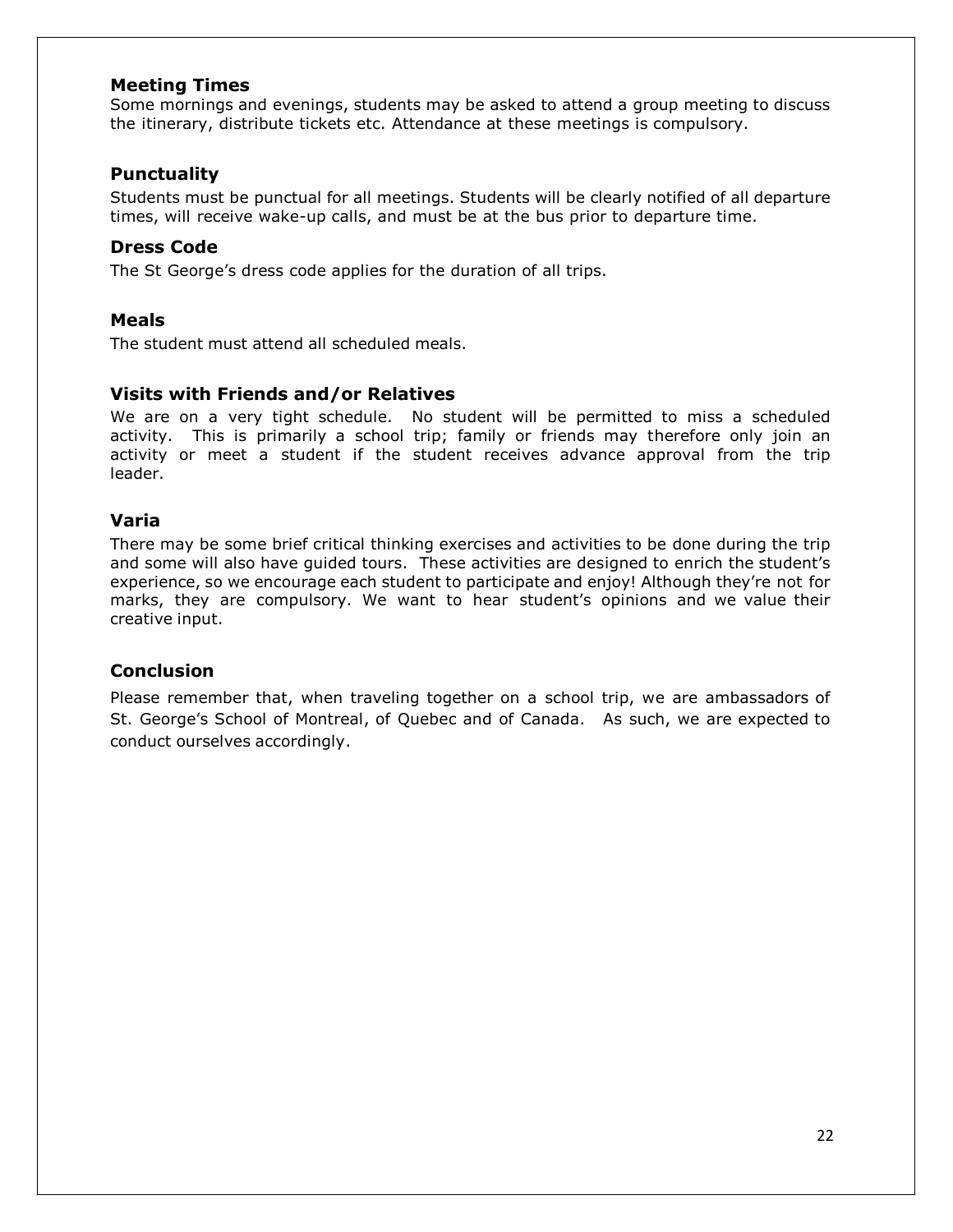### **Appendix III**

# **Environmental Policy**

### **Eight Key Elements**

This policy is based on the following key elements:

#### **1. Respect**

- **2. Responsibility** *for how we live in this world and the impact we have on others and on the planet*
- **3. Re-evaluate** *our values and systems on an ongoing basis*
- **4. Restructure** *our economic systems and business practices*
- **5. Redistribute** *wealth and resources locally and globally*
- **6. Reduce** *consumption*
- **7. Reuse**
- **8. Recycle**

### **Participation**

This policy will be successful with the full participation and cooperation of the entire St. George's Community, which is defined as follows:

- Teachers
- Students
- Administration
- Office Staff
- Custodial Staff
- Kitchen/Cafeteria Staff
- Parents (past and current)
- Alumni
- Committees: Finance, Education, Advancement, Buildings & Grounds, Marketing, Nominating and Parent Activities Committee
- Science and technical support
- Outsourced workers/contractors
- All other support personnel engaged by St. George's

#### **Implementation**

A team-based approach is the key to a successful environmental policy and ideas must come from within the St. George's Community, so that we all feel a sense of ownership and pride. Over time, as the policy is articulated through projects that are created and validated, models of implementation will be developed. A map has been created as a guideline and tool to illustrate the dynamic of this process.

*Environmental Policy adopted by the Board of Directors.*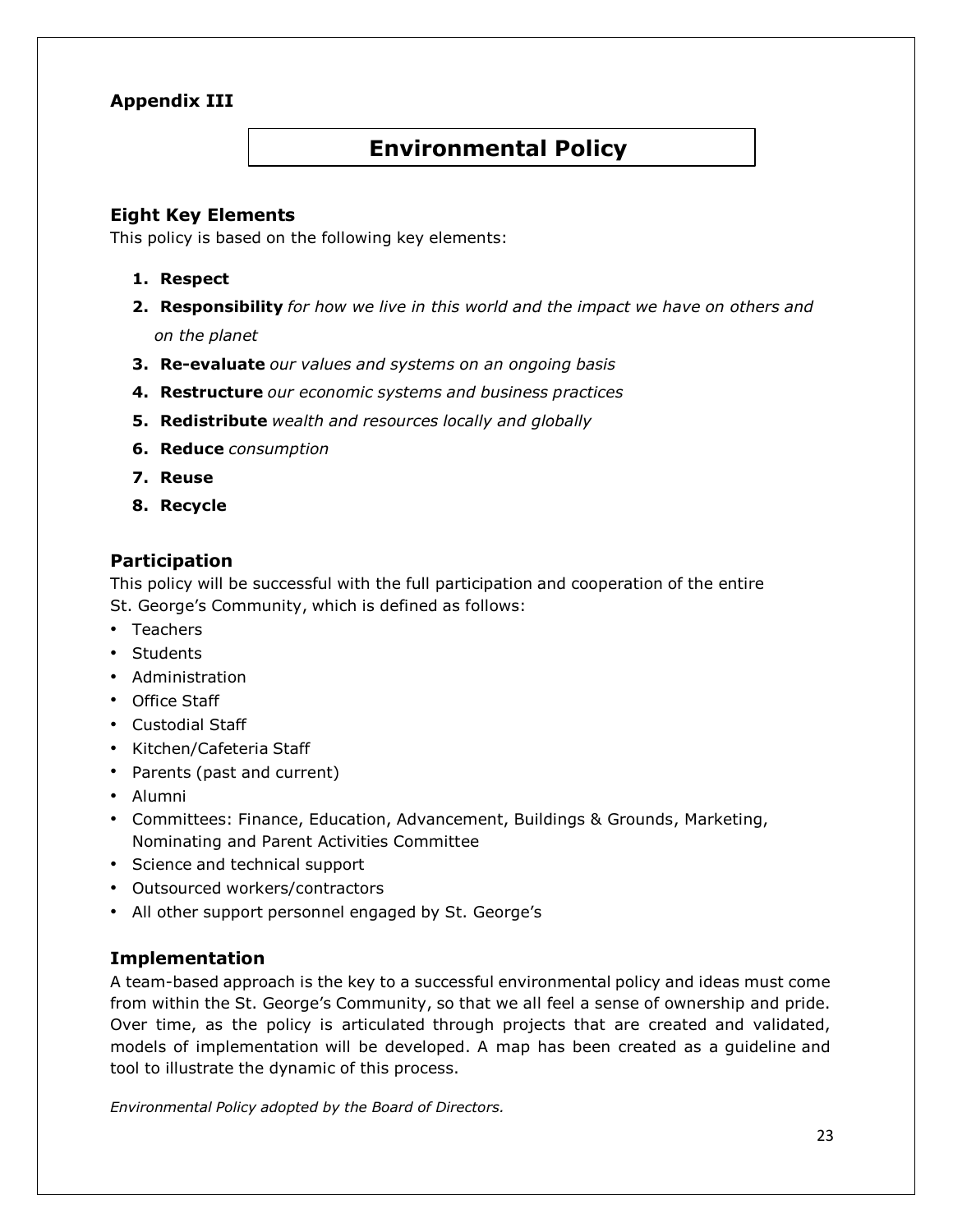### **Appendix IV**

#### **TECHNOLOGY Technology Student Responsible Use Policy**

#### **Laptop Usage**

Hardware devices and software programs purchased and provided to the student by St. George's School of Montreal (hereafter referred to as the School) are to be used ethically, lawfully, and appropriately at all times. Students are to bring their fully charged laptops to school every day.

Students are strictly forbidden to access other students' or teachers' laptops or e-mail accounts, either directly or remotely, without express permission of the student or teacher.

Software programs rated for ages 17+ are not permitted to be installed on the School laptop. In addition, any software titles featuring content inappropriate for a school environment, including but not limited to violence, sexual content, drug references, and inappropriate language, will not be permitted to be used on School grounds. **Electronic gaming of any kind is allowed only before 8:20 AM and after 3:00 PM.**

During the hours of 8:20-3:00, laptops can only be used in the following places:

- In class (with teacher permission)
- Learning Commons
- Student Lounge computer bar

Repeated violations of these rules will result in confiscation of the laptop and a meeting with the High School Principal.

Student laptops are subject to random remote monitoring from the Technology Department at any time while on School grounds to verify compliance with the AUP.

#### **Asset Administration**

Given the liabilities and responsibilities of the School, and given that the School owns, distributes and maintains this hardware, no alterations, upgrades, or modifications should be made to hardware and software purchased by the School and provided to the student, unless approved in writing by the Technology Department. An exception to this is software updates which will be installed, usually without user interaction (or must be installed by the employee immediately upon request by the Technology Department). The School retains ownership of all hardware and software provided to the student, and can recall the equipment at any time. The student should ensure the hardware devices and software programs provided by the School are protected from theft and physical damage using reasonable precautions. For example, laptop computers should never be left unattended while traveling or in a parked vehicle, or be near open food or liquid containers.

As the laptop is the property of the School, users are not allowed to deface the hardware in any way, including stickers, tape, labels, pencil or ink, or anything else that alters the appearance of the hardware. Similarly, users may not remove or deface any labels already placed on the hardware, including serial numbers, asset tags or borrower name tags.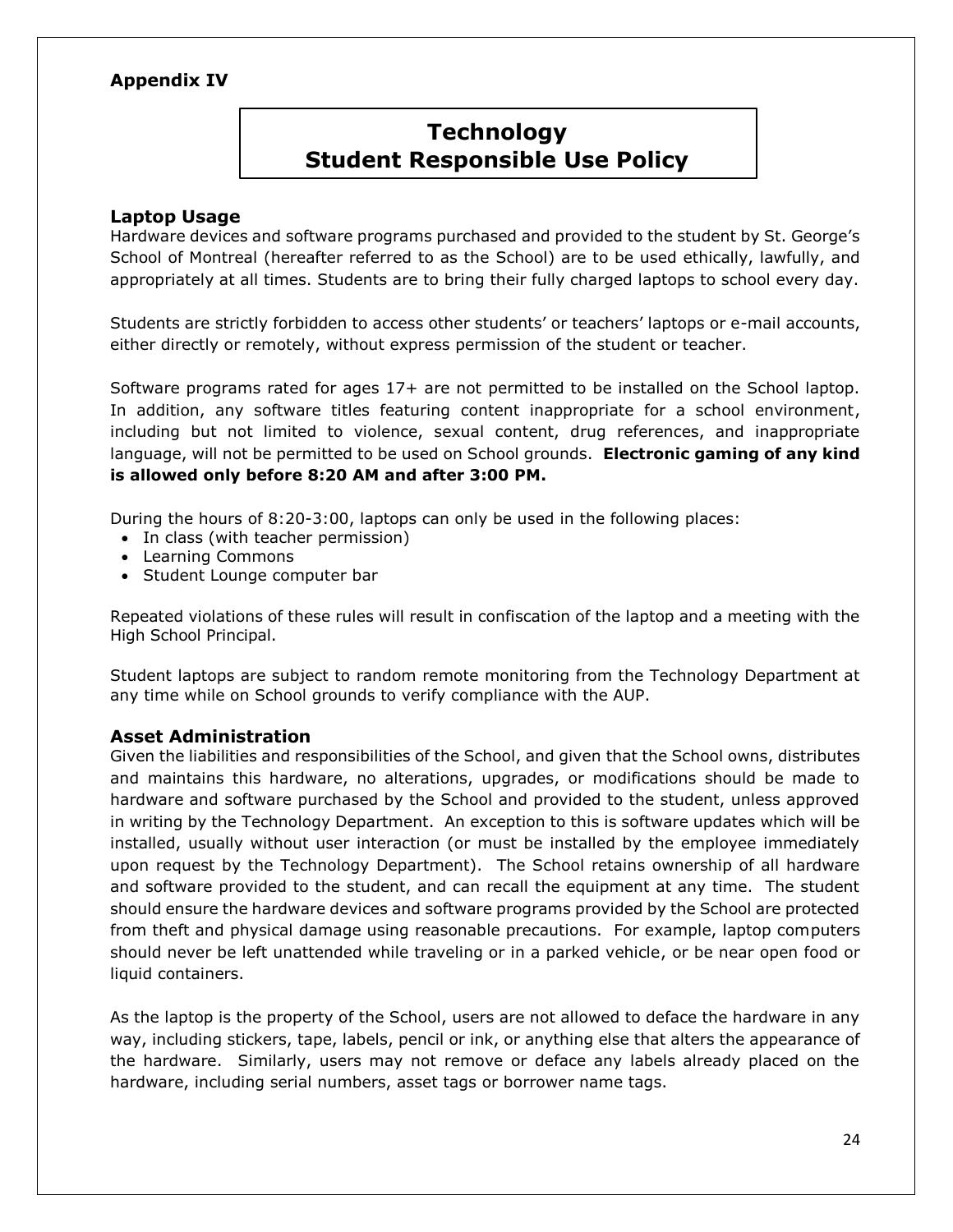#### **Software Installation / Removal**

The School uses a standard set of software installed on every laptop to ensure that every student has the necessary tools for day-to-day work, as well as to protect the integrity and security of the School's network. It is therefore not permitted to remove any pre-installed software, alter security settings, create additional user accounts, or in any way bypass any technology the Technology Department has installed. Students who require additional software installed for school-related purposes must first get permission from the Technology Department before installing.

Students must take precautions to maintain a secure, well-functioning computer, including, but not limited to, staying away from malicious and inappropriate websites and only installing trusted software.

#### **It is strictly forbidden to install any file-sharing software, such as Bittorrent, on the laptop or any School computer.**

Students whose laptops require repeated servicing due to inappropriate use will meet with the High School Principal to discuss the issue.

#### **Laptop Repair / Loan**

If a laptop becomes damaged or inoperable in any way, it should be brought immediately to the Technology Department, who may, depending on the situation, repair the laptop immediately, order a replacement part, send the laptop for repair, or replace the laptop entirely. A loaner (if available) will be supplied to the student until their original laptop is repaired or replaced. All School policies will apply to the loaner laptop, and the student will be responsible for it, as they are for their original one. Students will be contacted via e-mail when their laptop is ready to be picked up.

- Any repairs due to defects in manufacturing or that are covered under the AppleCare warranty are free of charge.
- Any repairs due to accident or negligence resulting in the repair or replacement of individual parts will incur a charge to parents of up to \$250.
- Any repairs due to spillage or that require the full replacement of the computer will incur a replacement charge to parents of up to \$500.
- Computers that are stolen or lost will require full replacement cost of the computer payable by parents, as determined by St. George's School of Montreal.

An initial payment of \$500 is required from each student upon receipt of their laptop from the School. If no such repairs are required to the laptop while it is in the student's possession, the amount of \$500 will be reimbursed to the student upon the School's receipt of the laptop, at the time of the student's departure from the School.

Students may be required to pay for the full replacement cost of the laptop repair if the damage is determined to have been caused intentionally or due to gross negligence.

Students who do not bring their laptop to school may borrow a laptop for the school day (if available). After the third occurrence, the student will not receive a laptop and will be sent to the High School Principal to discuss the reoccurring situation.

Please note that a repair may require the reinstallation of the operating system, meaning that students should always ensure their work is saved on their school Google Drive account before bringing a computer in for repair.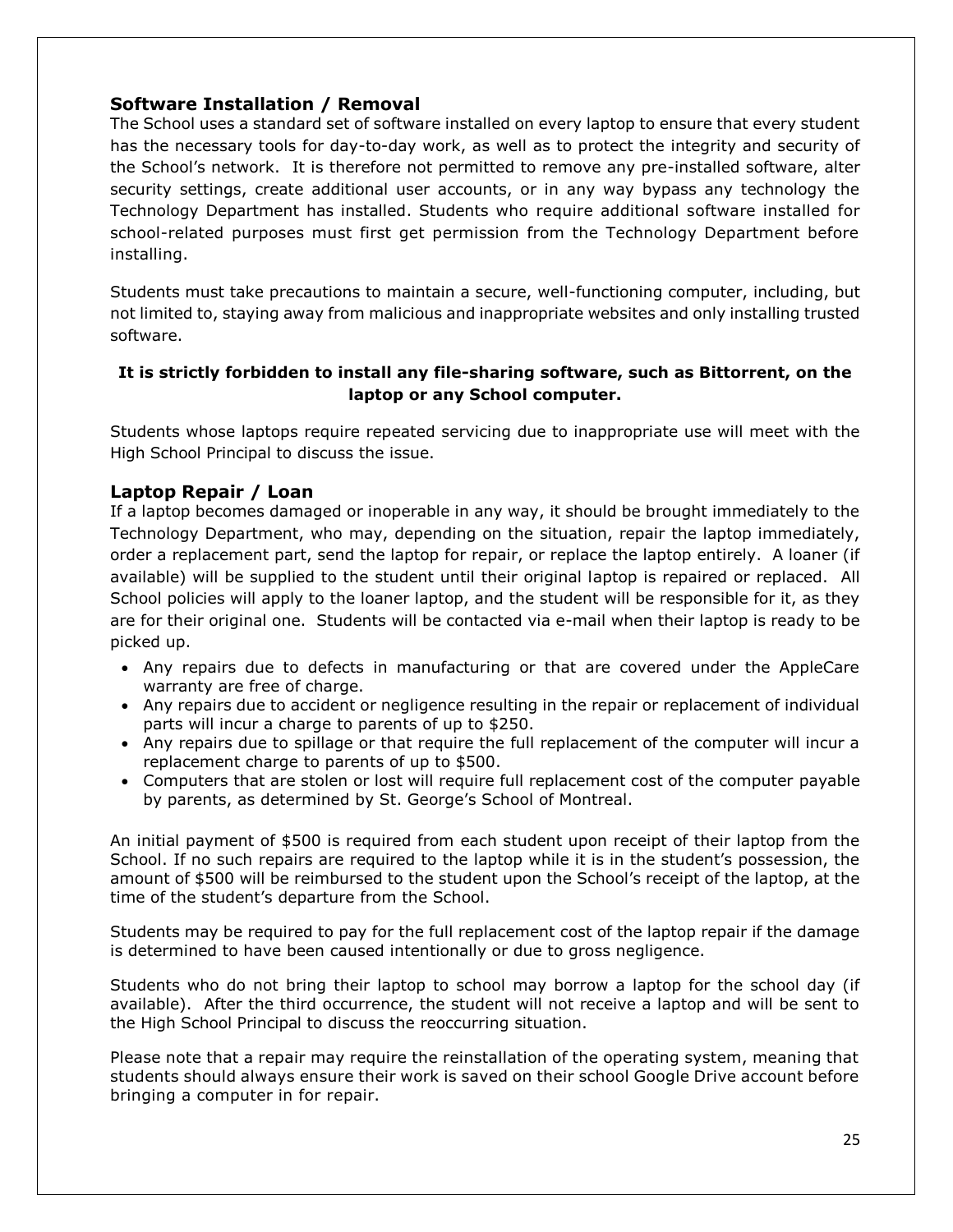#### **Violations**

Misuse or abuse of School property could result in disciplinary action leading up to and including laptop revocation, suspension or expulsion. Depending upon the nature and severity of the violation, criminal penalties could apply, as well. For further clarification, contact the Technology Department.

#### **Laptops are subject to random inspections during school hours from the Technology Department, locally or remotely, without prior warning.**

### **Restitution**

Should a student fail to return School-provided equipment and software within 3 business days upon withdrawing from the School or at the request of the Technology Department, or if a laptop is lost or stolen, the parent shall pay the School the current market value as determined by the School.

Students are responsible for all peripherals. They will be charged the replacement cost of any missing peripherals, such as AC adapters.

#### **Equipment Borrowing**

St. George's School makes many forms of technology available to students for use both in and out of the classroom. These include digital cameras, scanners, printers, projectors, video cameras, etc. Students are permitted to sign out such equipment for pedagogical purposes throughout the school day.

- All equipment must be signed out by a member of the Technology Department
- Students must return equipment in the same condition in which it was borrowed and inform a Technology Department member if they notice any damage to the equipment
- Unless otherwise specified, students must return the equipment at the end of the period
- Students who do not return equipment by the specified time will have their borrowing privileges suspended
- Parents of students who damage or lose any School equipment may be held responsible for the cost of repair or replacement

#### **Internet**

With access to computers and people all over the world also comes the availability of material, which may not be considered to be of educational value in the context of the school setting. On a global network it is impossible to control all materials and an industrious user may discover controversial information. St. George's firmly believes that the valuable information and interaction available on this worldwide network far outweighs the possibility that users may procure material that is not consistent with the educational goals of the School.

These guidelines are provided here so that users are aware of the responsibilities they are about to acquire. In general, this requires efficient ethical and legal utilization of the network resources. If a St. George's user violates any of these provisions, the administration will deal with the matter in accordance with the severity of the violation.

- 1. **Responsible use**: The use of School computers must support education and research and be consistent with the educational objectives of St. George's School. Use of other organizations' networks or computing resources must comply with the rules appropriate for that network. Transmission of any material that is objectionable is prohibited. This includes, but is not limited to: copyrighted material, threatening or obscene material, or material protected by trade secret.
- 2. **Network Etiquette:** Users are expected to abide by the generally accepted rules of network etiquette. These include but are not limited to the following:
	- Be polite. Do not be abusive in your messages to others and do not use coded messages.
	- Use appropriate language. Do not swear, use vulgarities or any other inappropriate language. Illegal activities are strictly forbidden.
	- Do not reveal your personal address or the phone numbers of students or colleagues.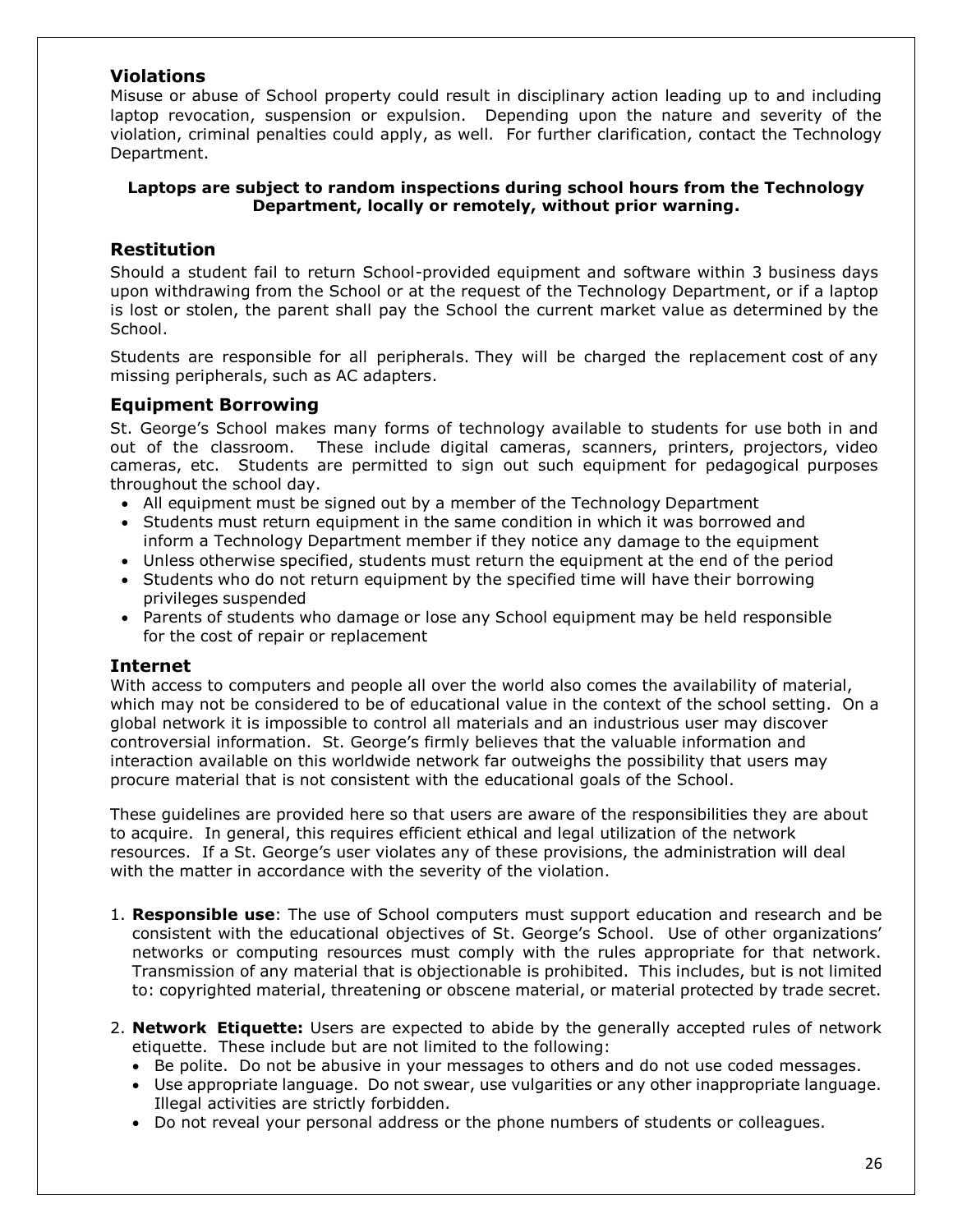- Note that e-mail is not private. People who operate the system do have access to all mail. Messages relating to or in support of illegal activities will be reported to the authorities.
- Do not use the network in such a way that you would disrupt the use of the network by other users.
- All communications and information accessible via the network should be assumed to be private property.
- Hate mail, harassment, discriminatory remarks and other antisocial behaviours are prohibited on the network. Therefore, messages should not contain profanity, obscene comments, sexually explicit material, or expressions of bigotry or hate.
- From time to time, St. George's School system administrators will make determinations on whether specific uses of the network are consistent with the responsible use practice.
- 3. **Monitoring**: Please note that all internet activity within the School is monitored and logged. This applies to administration, faculty and students.
- 4 **Archives:** Email sent and received through school accounts are archived for 5 years for all users.
- 5. **Informat ion**: Any information obtained via the internet is at the user's own risk and the School specifically denies any responsibility for the accuracy or quality of information obtained through its system.
- 6. **Plagiarism**: Copy and pasting information from the internet is considered plagiarism unless the website is properly cited.
- 7. Financial Responsibility: The School is waived of any responsibility for any financial obligations incurred by system users.
- 8. **Filters:** The School uses a filter to restrict access to sites which fall into the following categories: Academic Fraud, Adult Themes, Adware, Alcohol, Drugs, Hate, Nudity, P2P, Parked Domains, Pornography, Proxies, Tasteless, Tobacco, Weapons and Web Spam. Any attempt to bypass the filter or monitoring system will result in suspension of computer privileges, and possible disciplinary action. Any blocked site that a student feels is appropriate for school use can be reported to the Technology Department who will review the contents and unblock it at its discretion.
- 9. **Copyright**: Users are responsible for following copyright laws at all times when using school equipment and services. This includes, but is not limited to, legal use of video and audio files and streams on the internet. Examples of responsible use are downloading or streaming of music from services such as iTunes, Spotify, Google Play Music, and online radio stations. Responsible video use includes downloading or streaming of videos from iTunes, Netflix, Crave, and broadcasters' websites. Examples of unacceptable use include downloading or streaming copyrighted music or videos without purchase from third-party sites (ex. Project Free TV), using software to access services in a geographic region other than the one you are currently in (ex. accessing US Netflix from within Canada), using software to download music from YouTube and storing it on your computer, and others. Copyright infringement is illegal and violations will result in loss of use of the device or service. This applies to ALL school-owned or leased internetaccessible devices (computers, phones, tablets, etc) at all times (school or home), and all personally-owned devices when using school-provided internet.

#### **Media Usage**

All photos, videos or other media uploaded to the School, including a Google account, the School file servers, website, or any other School-run network or server, immediately becomes the property of St. George's School and can be used with or without permission of the original photographer or subjects in any form of publication, offline or online, at the discretion of the School.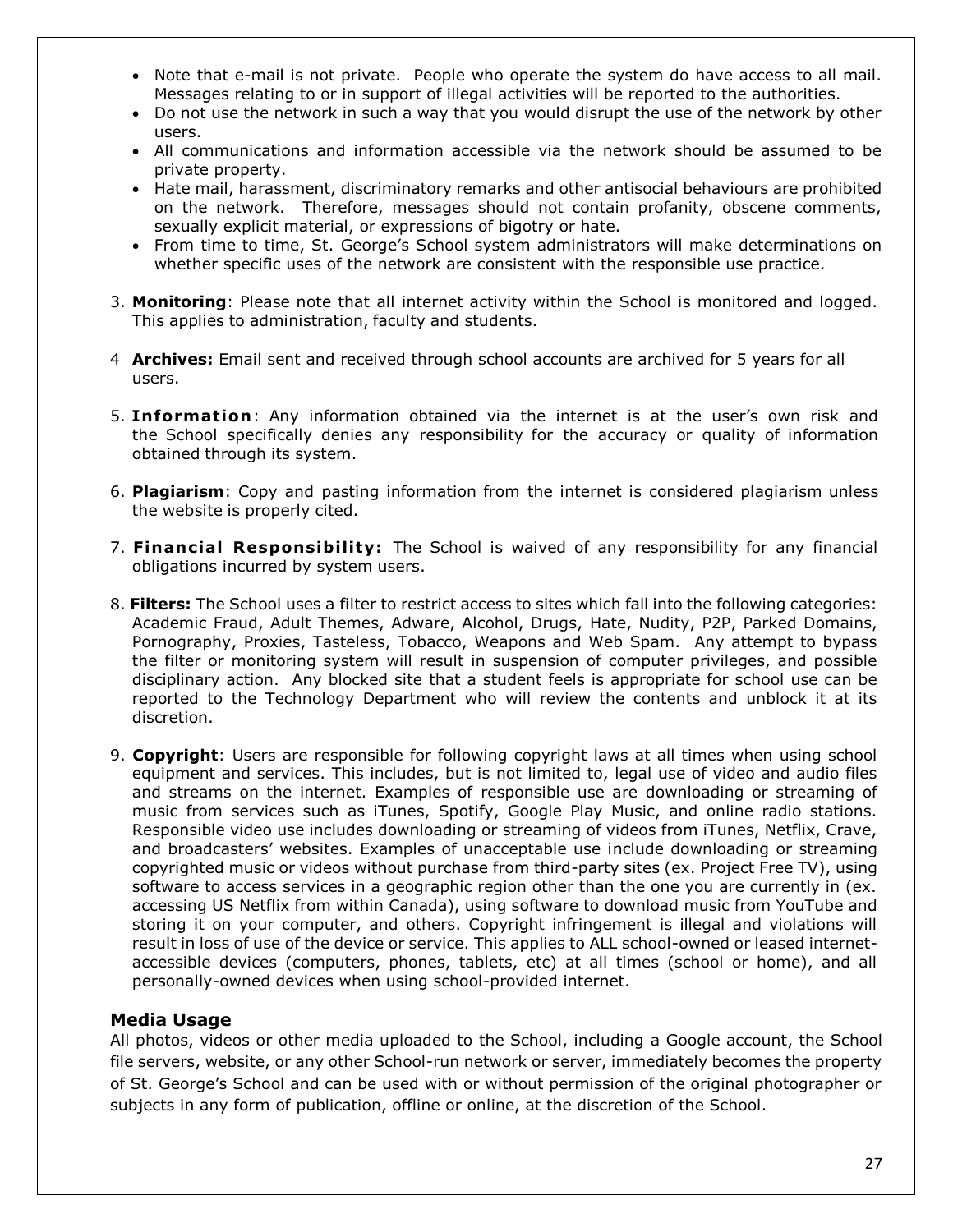#### **Social Media**

Teachers and staff at the School are not permitted to "friend" or "follow" currently enrolled students on any social-media website.

Students posting videos to YouTube or any other media-sharing site, while either in the capacity of a St. George's students or being recognized as representing St. George's, such as wearing an insignia or St. George's t-shirt / sweatshirt, even outside of school, is not permitted without express permission from a teacher.

#### **Internet Devices**

Access to the internet and network is exclusive to St. George's devices. Personal cell phones, PDAs, MP3 players and any other devices that are wireless-ready may or may not be granted access to the internet or network at the discretion of the Technology Department.

#### **Printing**

There are several printers throughout the School available for printing. Printing is free for students only on printers designated for student printing. It is important that students print only what is necessary. Examples of misuse include (but are not limited to):

- printing entire websites;
- printing PowerPoint presentations or class notes provided by the teacher;
- printing the same document multiple times or to several printers.

#### **Backup**

Students are responsible for backing up their own work. Because documents are kept on the laptop hard drives, the School has no way to recover data lost due to broken, damaged or defective hard drives, computer loss or accidental deletion or corruption. Teachers have been told that in most cases, data loss is not a reason for late submission of work.

All school work should be kept on Google Drive. It is highly recommended that students use an external hard drive or cloud service in conjunction with the laptop's backup function (Time Machine) to keep sufficient backups of all important documents.

#### **Updates to the Student RUP**

The Students Responsible Use Policy is subject to change. All users will be notified of any such changes via e-mail.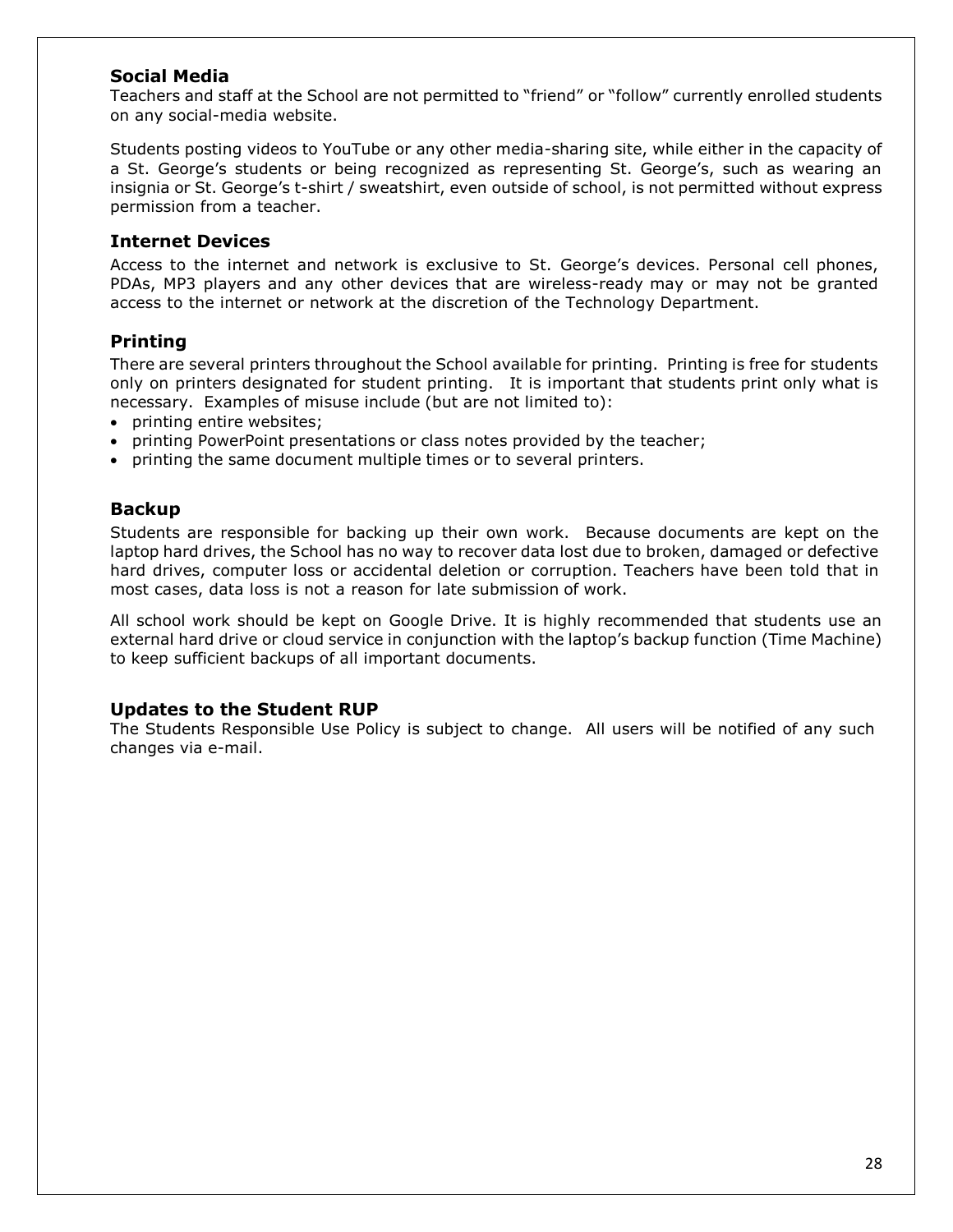### **Appendix V**

# **High School Assignment & Homework Guidelines**

In keeping with our student-centered approach to teaching and learning, it is important to recognize that assignments and homework are an important part of each student's academic success. Homework and assignments must therefore be done properly and handed in on time. This will help students to solidify their understanding, think critically, problem solve, create, grow and respect deadlines.

### **Guidelines**

Students are expected to turn work in on time. Students who turn in late assignments on a consistent basis will receive any of the following consequences, at their teacher's discretion:

- Partial mark deduction
- Late assignment/homework contract
- Communication with advisor and parents
- Lunch or after school catch up time with the teacher

Students who miss homework because of an absence may receive, at their teacher's discretion, the opportunity to make up missed work. It is the student's responsibility to ask for the work missed due to illness or absence. In the case of a planned absence, it is the student's responsibility to make arrangements to obtain and complete work that will be missed.

Teachers may apply the above-mentioned late consequences in cases of:

- Poor student organization
- Procrastination
- Work and/or deadlines are not clear to student
- Student is involved in time-demanding ECAs

#### **Definition of Work and Penalties**

In the HS, there are three types of work given to students to complete outside of class:

1. **Projects or Large Summative Assignments**

These require sustained independent work over time, and are given to students to transfer the content and skills taught over a unit. In general, these assignments count toward the student's grades on the report card for a significant amount of evaluation and are attached to grade penalties if the student doesn't complete them on time. In the case of extenuating circumstances (and at the teacher's discretion), a modified deadline for summative assignments may be granted.

#### 2. **Small Assignments**

Small assignments demonstrate partial competency during a unit in development, and may be assigned grades on the report card. Failure to complete these assignments on time will in general result in a lunch or after school meeting with the teacher to ensure support and/or determine the nature of the difficulties in handing in the work. Penalties may be given for late submission. Advisor and parents are notified of late work and penalty if applied.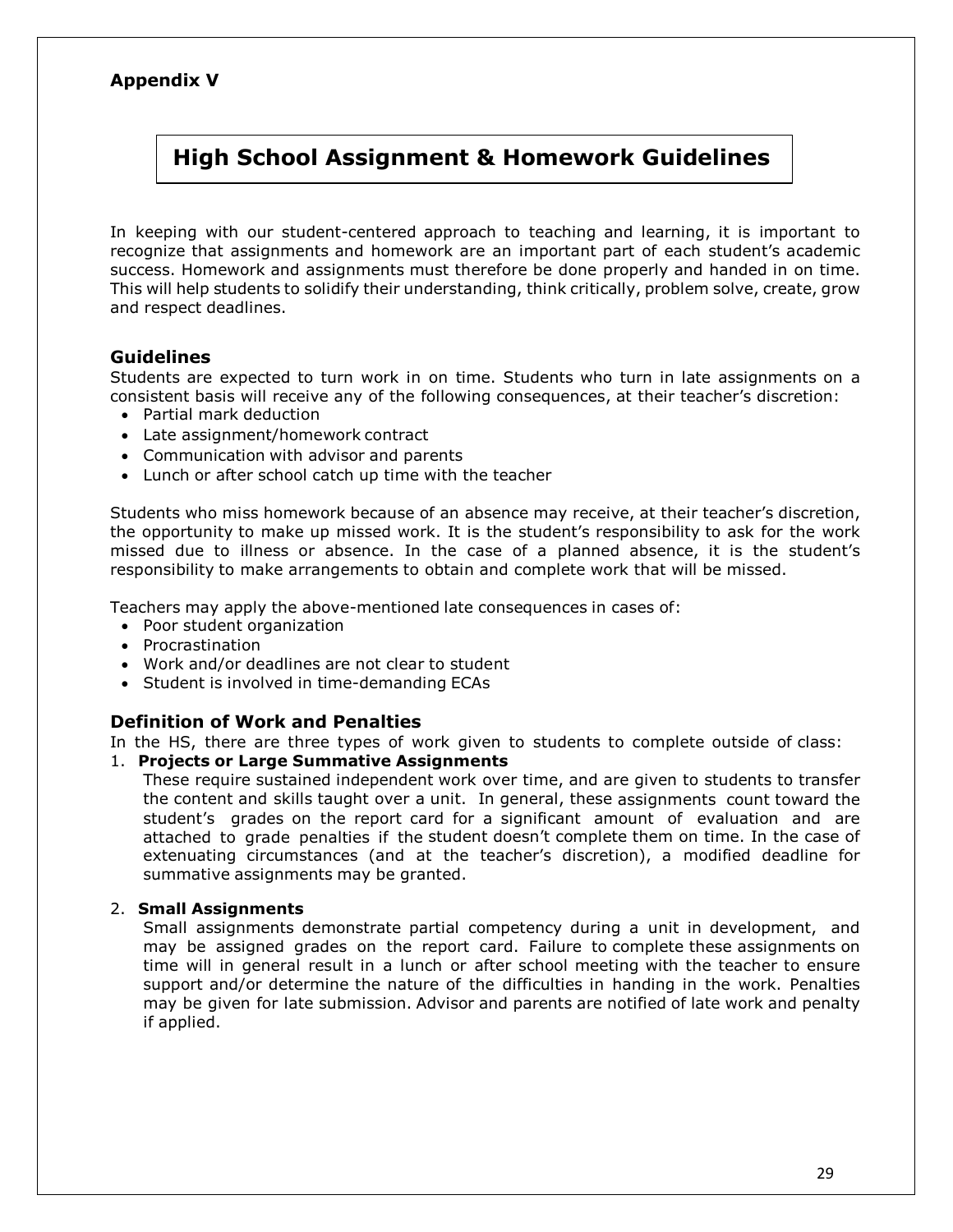#### 3. **Daily Homework**

This type of work is meant to reinforce the integration of concepts and skills taught in class. For the most part, this work does not count (or counts for very little) but must be completed in order to ensure competency development. They are usually followed by in-class quizzes, activities and discussions that reintegrate this content for transfer (formative assessment). These quizzes and activities are the basis for the teacher's ongoing assessment of each student's progress, and may be graded depending on where they fall in a unit.

Failure to complete daily homework on a consistent basis leads to advisor and parent notification, and a homework contract may be issued. This contract is used between teacher and student to determine a clear plan of action in order to improve the situation.

The following criteria may be added to projects and long-term assignment rubrics:

|                                                | 5                                                                                                                                                                          | $3 - 4$                                                                                                              | $1 - 2$        |
|------------------------------------------------|----------------------------------------------------------------------------------------------------------------------------------------------------------------------------|----------------------------------------------------------------------------------------------------------------------|----------------|
|                                                | Submitted polished work at<br>the beginning of class                                                                                                                       | • Submitted after the<br>beginning of class                                                                          | Submitted late |
| <b>Timelines</b><br>and<br><b>Presentation</b> | Met all assignment and<br>homework guidelines<br>(format, revision, labeling,<br>etc<br>Made use of all resources<br>(assignment instructions,<br>rubric, checklist, etc.) | • Adhered to several, but<br>not all, assignment and<br>homework guidelines<br>(format, revision,<br>proofing, etc.) |                |